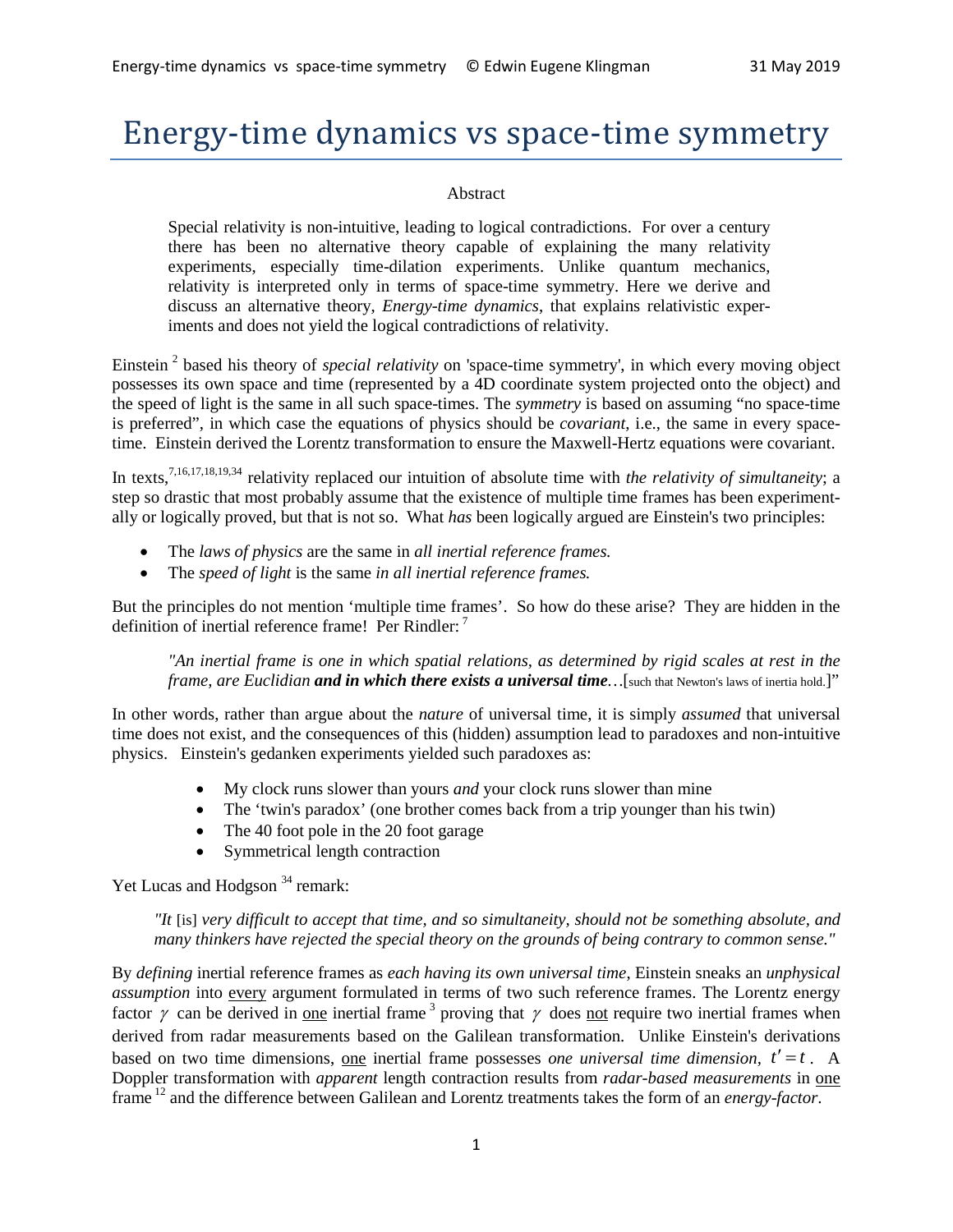Einstein's 1905 derivation of the Lorentz transformation group initiated many such derivations; Lucas and Hodgson review a number of such. For physicists conditioned to multiple space-times, even a radar approach is based on *two* frames. For example, Whitrow and Milne *"…developed an elegant and thoughtprovoking derivation of the Lorentz transformation from the radar rule...*" by invoking measurements based on *two* radars in uniform relative motion. Other assumptions are required, including that electromagnetic radiation be received and *understood*, thus providing a means of *communication* between observers in different inertial reference frames. Yet *"The communication argument gives us a derivation which is not a water-tight mathematical proof, but a schema of argument which has many holes in it…".* In the derivation, "*lines of simultaneity*" are invoked and tick marks are drawn on various lines, such that

*"The argument thus given is geometrical…".*

Special relativity is essentially a *geometric* theory based on transforming between *two* 4-dimensional geometries using the Lorentz transformation group based on *space-time symmetry*. Einstein constructed his theory in terms of two abstract *space-times*, represented by four-vectors  $(t, x, y, z)$  and  $(t', x', y', z')$ ; despite that the Galilean transformation  $\vec{x} = \vec{v}t$  had sufficed for centuries.<sup>49</sup> Einstein specified  $t' \neq t$  to be two different time dimensions, running at different clock rates, thus projecting the *Lorentz transformation group structure* onto the physical universe. Physicists came (some kicking and screaming) to accept the relativistic worldview, which is inseparable from the Lorentz transformation.

# **Theories of physics and interpretations of theories**

There are always *theories of physics* and *interpretations of theories*. For example, there exists a general *theory* of quantum mechanics, but there many *interpretations* of quantum mechanics. <sup>6</sup> From this perspective one might ask how many interpretations of special relativity exist. The surprising answer is only one: the *space-time symmetry* interpretation. Our goal is to provide an alternative interpretation of relativistic particle dynamics, an *energy-time* interpretation in which  $\gamma$  applies to mass:  $m = \gamma m_0$ .

Einstein imagined worlds such that *every* moving object carries its own time dimension, implying *relativity of simultaneity* and paradoxes exhibited by gedanken experiments based on *space-time symmetry*; the *energy-time interpretation* is a *universal-time reality* with physically real clock mechanisms.



Space-time as constructed by Einstein, *with multiple universal times* and 4D geometries,  $\{x, y, z, t\}$  and  ${x', y', z', t'}$ , has length contraction and time dilation from the Lorentz symmetry group, whereas if universal space and time exist, the Lorentz group cannot have these actions. But this begs the question:

*Why would a moving clock run faster or slower than the stationary clock?*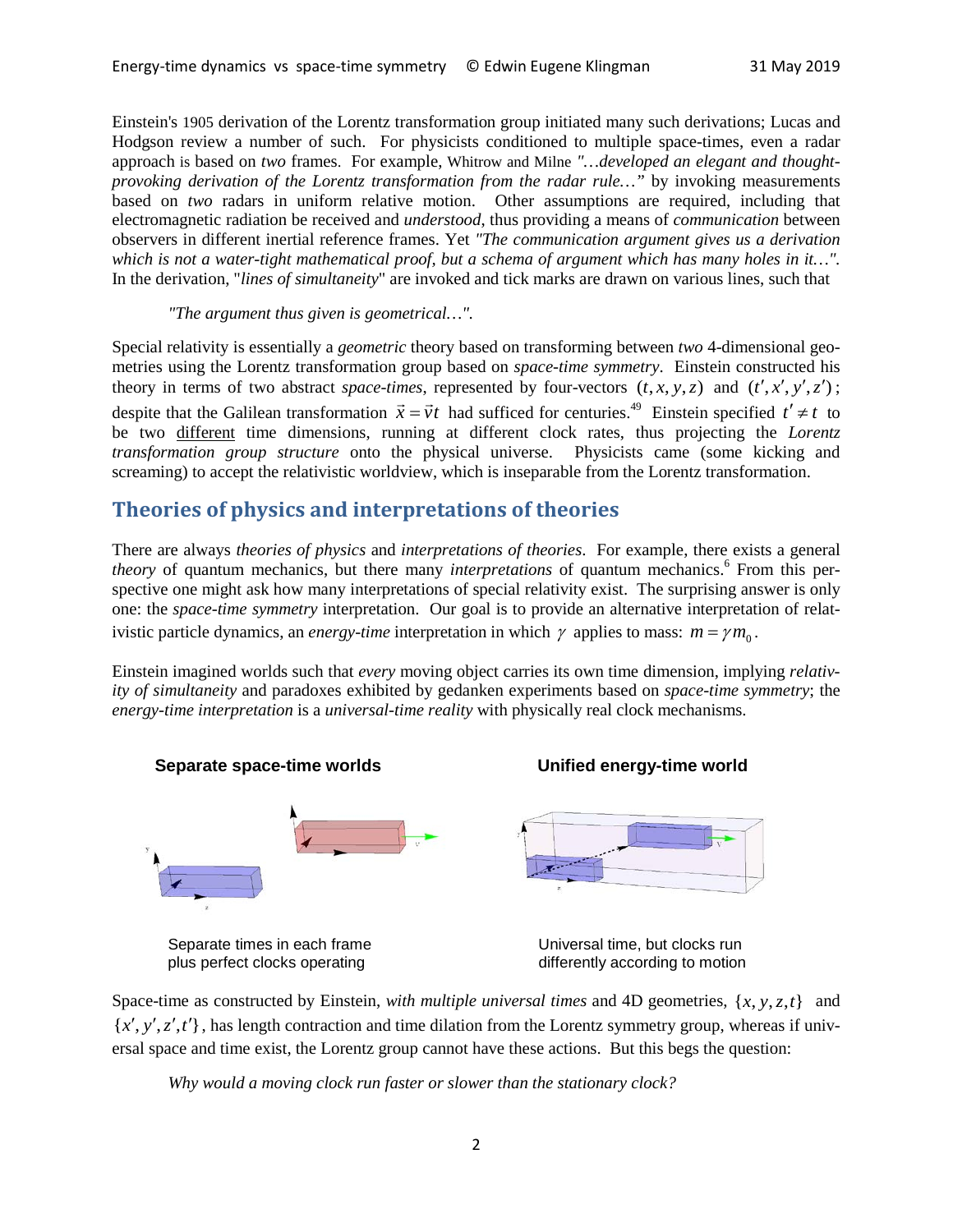Einstein could conceive of no reason for this so he based his entire theory on *perfect* clocks that told correct time in whatever time-frame they are *attached to*, and he proceeded to attach a unique universal time to every moving body of interest, beginning with the ground station and the moving object. In our energy-time framework Einstein's separate worlds are replaced by a unified world of ground station and moving object, an asymmetric worldview without space-time symmetry. A moving object at  $\vec{r}$  = (*x*, *y*, *z*) in the ground frame, will have the object's origin  $\vec{r}'$  = (0,0,0). The time dimension ( $t' \equiv t$ ) is universal and experienced by all, but *measurements of time* are thermodynamic in origin, as the vibration cycle is a measure of the energy of the system. A counter that counts local vibrations is a clock.

# **Symmetry and '***the relativity of everything'*

Escaping the *'relativity of everything'* mindset is not a simple matter. A century of repetition of Einstein's principles and his corresponding special theory of reality has worn really deep paths in physicist's brains. Can a physicist *unlearn* the geometric-prescribed symmetry of space-time? Much of twentieth century physics focused on the "geometricization" of physics, exemplified by (but not limited to) *gravity as geometry* as in general relativity. It is not known what percentage of physicists believes that *physics is geometry*, but it is appropriate to consider a point made by Lucas and Hodgson: <sup>34.234</sup>

*"Scale-indifference plays an important part in the differentiating the parts played by geometry and physics… Geometry… put*[s] *as few constraints as possible upon the way we refer to and characterize positions and figures in space, while leaving to physics the task of not just describing, but of exploring why phenomena are as they actually are." "If this difference of role is accepted* (…) *geometry needs to be subject to more symmetries than physics."*

Independently of Lucas and Hodgson, mathematician Zimmer postulated that

"*the more dimensions a geometric space has, the more symmetries it can have*."

Brown, Salazar and Fisher (BSF) proved Zimmer's conjecture true, by showing that "*below a certain dimension, the special symmetries cannot be found*. 21

"*At a granular level… symmetry is really about moving points. To transform a space by symmetry means to take each point in the space and move it to some other point in the space*  $\{x \rightarrow x', t \rightarrow t'\}$ ," etc. In terms of a grid, "*you're allowed to twist the grid, or stretch it in some places and contract it in others, so the transformed grid no longer overlays perfectly on the starting grid*." Galilean transformations do not twist or contract; Lorentz transformations contract length and dilate time. Galilean systems are 4D with  $\{x, y, z, t\}$  forming the grid; Lorentz requires more than 4D:  $\{x, y, z, t, \ldots t'\}$ . The BSF proof:

*"…tells you there is something very fundamental about how* [spaces] *are put together that reflect whether they can have these actions."*

If physical reality is based on universal time and space (3D+1) then Lorentz symmetry cannot exist!

In the following we will derive relativistic physics without the Lorentz symmetry, and see how far we can get. Finally, we will discuss the reason that Lorentz is central to physics today.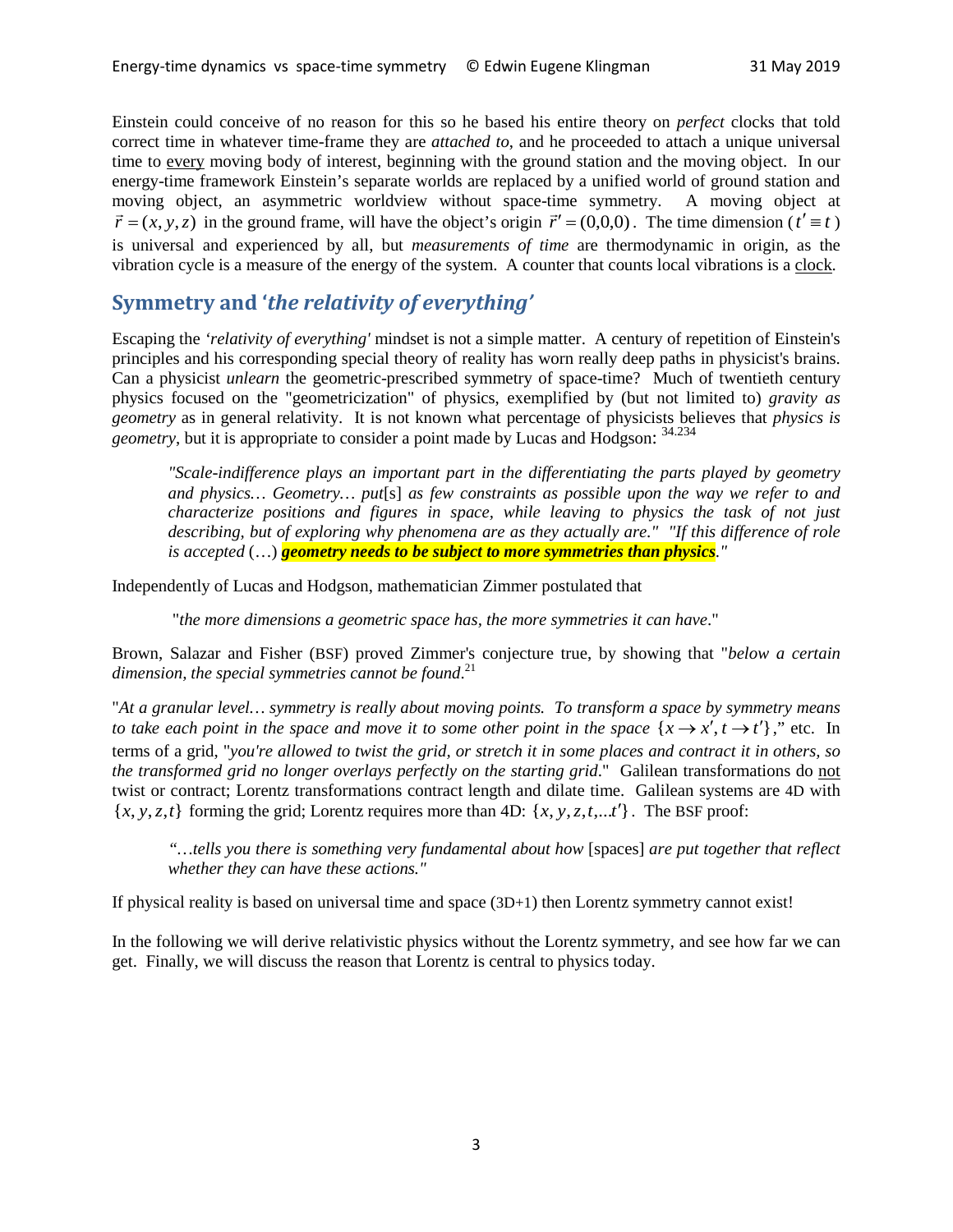# **Energy-time conjugation versus Space-time symmetry**

Einstein's *geometric space-time worlds* require Lorentz symmetry group, but our physical world does not! So the interested physicist asks: "*How does one distinguish 'geometry' from 'physics'?*"

| Geometry does not have mass terms;<br>$\{x, y, z, t\}$ suffices. |  |
|------------------------------------------------------------------|--|
|------------------------------------------------------------------|--|

• *Physics has mass terms:* {*x*, *y*,*z*,*t*} *does not suffice –*

The mass is *inertial* mass, which *resists acceleration,* including the acceleration of any restoring force! In the following, we ignore Einstein's geometry and focus on the *energy-momentum physics of relativity*:

 $m = \gamma m_0, \quad p = m\vec{v}, \quad E = mc^2.$ 

Einstein's basic assumption, never argued or proved, is that the time dimension in each space-time world is universal in that world. This demolishes the intuitive understanding of time as *absolute* – universal time as universal simultaneity *– it is now at every point in our spatial universe*. In place of intuitive time we get the *relativity of simultaneity* implicit in multiple times.

*How does one break such ingrained habits of thinking?* 

One way to break ingrained habits of thought is to *change the language*. We do so by switching to *geometric algebra*. While it is possible to begin with the Lorentz transformation, derived in terms of *two* space-times, and show that the critical factor, γ , can be derived in *one space-time*<sup>3</sup> it's preferable to forego the Lorentz transformation entirely, and to derive the relevant factor in standalone fashion. To do this we introduce Hestenes' *Geometric Algebra*, which incorporates all mathematics used by most physicists (see figure).

Hestenes' *New Foundations for Classical Mechanics* (2<sup>nd</sup> ed.)<sup>5.615</sup> states in *'Relativistic Particle Dynamics'*:

*"The entire physical content of the relativity theory has been incorporated into our concept of spacetime. It is fully expressed by the Lorentz transformation between inertial systems and the invariant interval between events. No dynamical assumptions are involved."*



Curious physicists automatically wonder: *if relativistic space-time physics is derivable with no dynamical assumptions*, then can relativistic dynamics be derived without space-time assumptions? We proceed to show that it can and we discuss the consequences.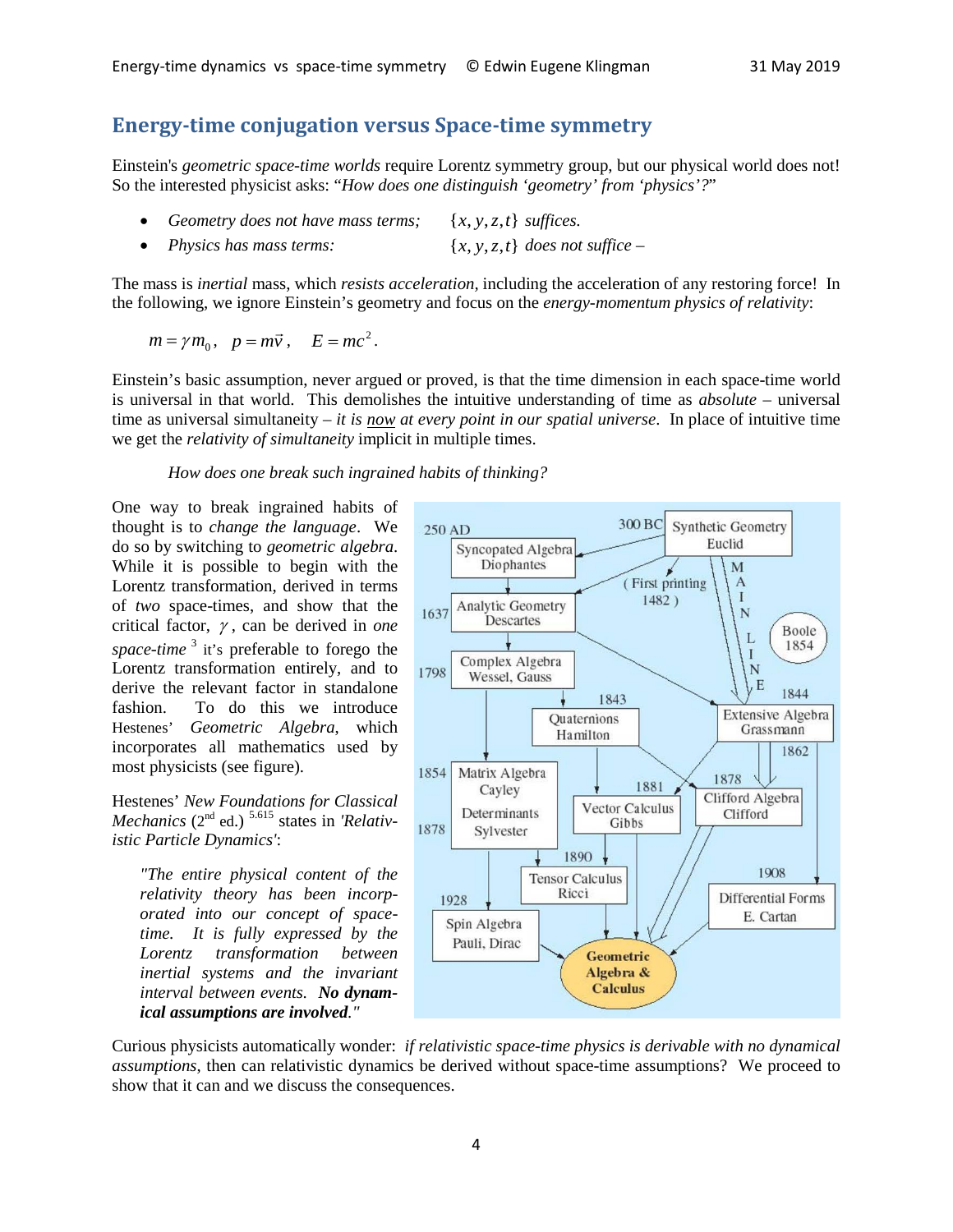# **Geometric-Algebra applied to relativity**

Many physicists consider Hestenes' *geometric algebra* to be *the* most powerful tool for physics. Every physicist spends a major portion of his career expressing physics using algebra and drawing geometric diagrams that correspond in some way to the algebra; nevertheless, the algebraic and the geometric formulations are separate, being related only in the mind of the physicist. Circa 1965 Hestenes, based on Clifford algebra, formulated *geometric algebra* wherein every term has both an *algebraic* and a *geometric* meaning. Geometric algebra can be formulated in an arbitrary number of dimensions, though physicists are primarily interested in  $N = 2.3.4$ . In *geometric algebra* different kinds of entities can be added together or multiplied together; when equations containing such multi-vectors are evaluated, like terms are grouped accordingly. In two dimensions this is akin to the familiar grouping of *reals* and *imaginaries*.

The key entity in geometric algebra, where  $\vec{u}$  and  $\vec{v}$  are vectors, is the geometric product,<sup>14</sup>

$$
\vec{u}\vec{v} = \vec{u}\cdot\vec{v} + \vec{u}\wedge\vec{v}
$$

where  $\vec{u} \cdot \vec{v}$  is the scalar dot product and  $\vec{u} \wedge \vec{v}$  is the *bivector* formed by rotating  $\vec{u}$  into  $\vec{v}$  thus *producing a directed area.* 

# **The fundamental law of light propagation**

The distance *ct* that light travels in time *t* in direction  $\vec{r} = (x, y, z)$ from the origin is such that  $(ct)^2 = r^2$  or  $c^2(dt)^2 = dr^2$  when *dt* = *t* − 0,  $d\vec{r} = \vec{r} - \vec{0}$ . This is true for <u>any</u> point on the expanding light sphere, so  $c^2(dt')^2 = dr'^2$ , where *t* and *t'* are simply different *values* of time, not different time *dimensions*, as in Einstein's special relativity. We assume there is only one time dimension; the value of time is related to the distance the photon travels at the speed of light, *c* . A geometric diagram relating to the above algebra is shown here:



One can derive the difference between the Galilean and Lorentz transformations in <u>one</u> inertial reference frame by invoking the inverse Lorentz property<sup>10</sup>,  $L^{-1}(v) = L(-v)$ , but the Lorentz transformation implies consequences if taken as representative of spacetime structure. Having seen that it is possible to derive Lorentz  $\gamma$  in <u>one</u> inertial frame, we now focus on deriving the energy-time  $\gamma$  factor using a 3D+1 structure with no reference to Lorentz. Physically  $\vec{x}$  is any position  $|\vec{x}| = ct$  while the conjugate is the inversion  $|-\vec{x}| = ct$ . Since this applies in all directions, the relation describes a growing light sphere. We begin with the geometric algebraic position four-vector

$$
X = ct + \vec{x}
$$

where *X* is an object consisting of current time and location  $\vec{x}$  in space. It is quite natural to form an inverse position conjugate four-vector

$$
\widetilde{X}=ct-\vec{x}.
$$

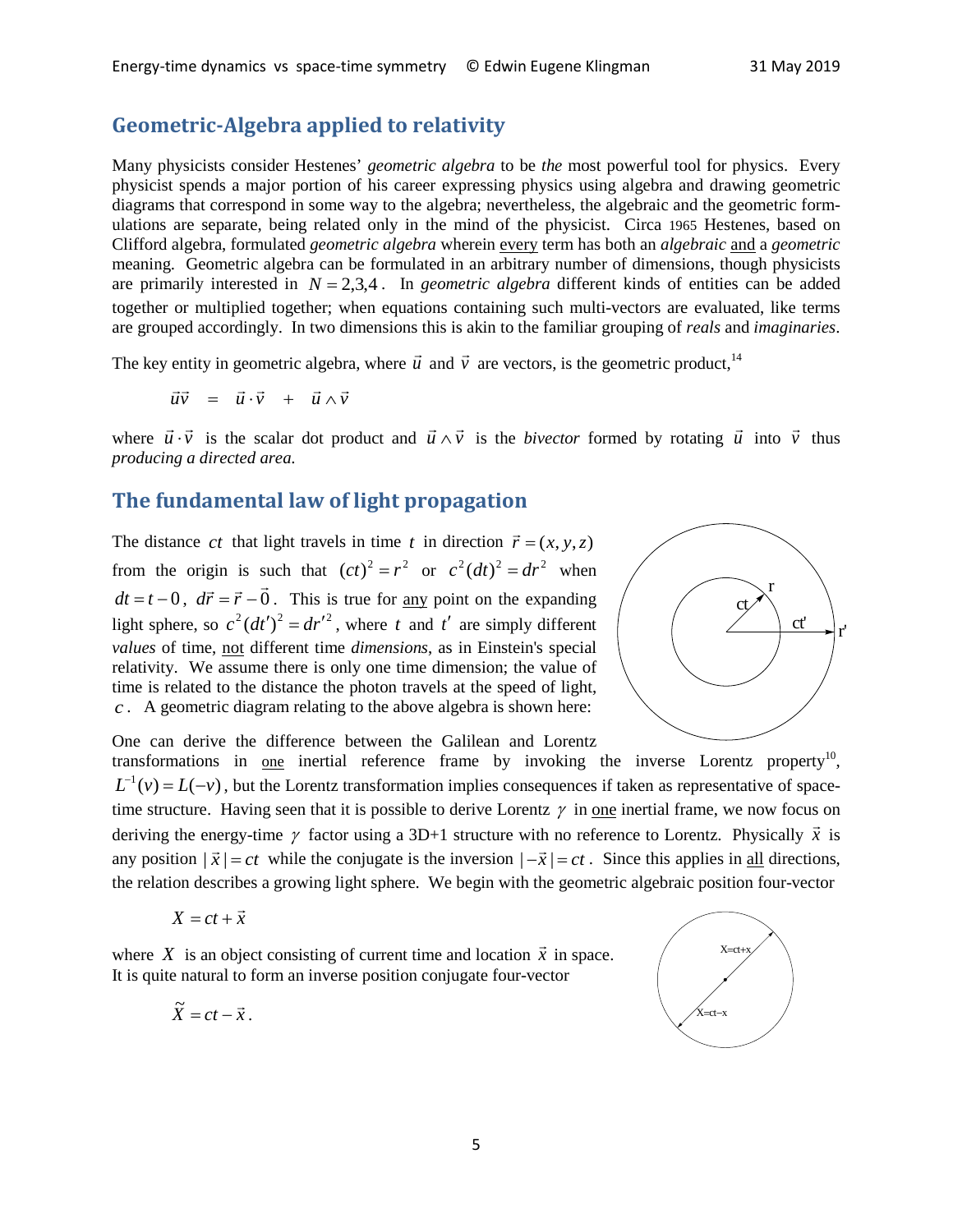Two additive inverse position relations are given:  $\frac{X + \ddot{X}}{2} = ct$ 2  $\frac{X-\widetilde{X}}{2}=\vec{x}$ 2 has the interesting property of *invariance*:

$$
X\widetilde{X} = c^2t^2 - \vec{x}^2 = 0
$$

We project this structure onto two photons, with a common origin but opposite directions traveling at *c*. Hestenes intended to represent special relativistic space-time by  $X = ct + \bar{x}$  over all *t* and  $\bar{x}$ , but we consider *X* to represent a photon at  $|\vec{x}| = ct$  at time *t*. The conjugate photon  $\tilde{X} = ct - \vec{x}$  travels from our origin at  $t = 0$  to  $\vec{x}$  at time *t*. Inversion through the origin conserves momentum:  $\vec{p} + \vec{p} = 0$ . Instead of Einstein's multiple space-time worlds linked via Lorentz transformations, the  $X\tilde{X}$  product effectively represents *back-to-back photons* in arbitrary direction *x*  $\frac{1}{1}$ . The set of all such photon pairs covers an expanding light sphere, represent a *real physical universe*. If  $c\Delta t = \pm \Delta \vec{x}$  is interpreted to mean that to reach position  $\pm \Delta \vec{x}$  from the origin, light must travel for a period of time ∆*t* , then position four-vector  $\Delta X = c\Delta t + \Delta \vec{x}$  and its conjugate (inverse in origin)  $\Delta \vec{X} = c\Delta t - \Delta \vec{x}$  satisfy

.<br>v

 $\tilde{\mathbf{v}}$ 



while the product  $X\widetilde{X}$ 

$$
(\Delta X)(\Delta \tilde{X}) = c^2 (\Delta t)^2 - (\Delta \vec{x})^2 = 0.
$$

This generally holds for space-time points in the space-time enclosed by an expanding sphere of light. Therefore the existence of an alternative coordinate system  $X' = ct' + \vec{x}'$  will satisfy

$$
(\Delta X')(\Delta \tilde{X}') = c^2 (\Delta t')^2 - (\Delta \vec{x}')^2 = 0
$$

The key relation these invariants lead to is

$$
(\Delta X)(\Delta \widetilde{X}) = (\Delta X')(\Delta \widetilde{X}')
$$

But if

An expanding light sphere passing through every spatial point in the universe satisfies  $(ct)^2 - (\bar{x})^2$ invariance and essentially defines the dynamics of photons, but we wish to consider massive particles that travel with velocity *v* when y defines the dynamics of photons, but we wish to consider massive part  $\vec{v}$ . We ask whether any invariance holds when we change  $x = ct$  to  $\vec{x} = \vec{v}t$ :

$$
ds^{2} = c^{2} (\Delta t)^{2} - (\Delta \vec{x})^{2} = c^{2} (\Delta t')^{2} - (\Delta \vec{x}')^{2} = ds'^{2}
$$
  
\n
$$
(ct - vt)(ct + vt) = t^{2} (c^{2} - v^{2}) = ds^{2} \implies \frac{d(ds^{2})}{dt} \to 2t(c^{2} - v^{2}) \neq 0 \text{ is not invariant}
$$
  
\n
$$
\frac{d}{dt} (ds^{2}) \neq 0 \text{ can we show that } \frac{d}{dt} [(c^{2} - v^{2})t^{2} - (c^{2} - v'^{2})t'^{2}] = 0 ?
$$

In the unified energy-time picture the particle is at location  $\vec{x} = \vec{v}t$  in the ground station, while the particle is at  $\vec{x}' = (0,0,0)$  in terms of the coordinate system projected onto the particle. But what is  $t'$ ? Before answering this we discuss the nature of real clocks.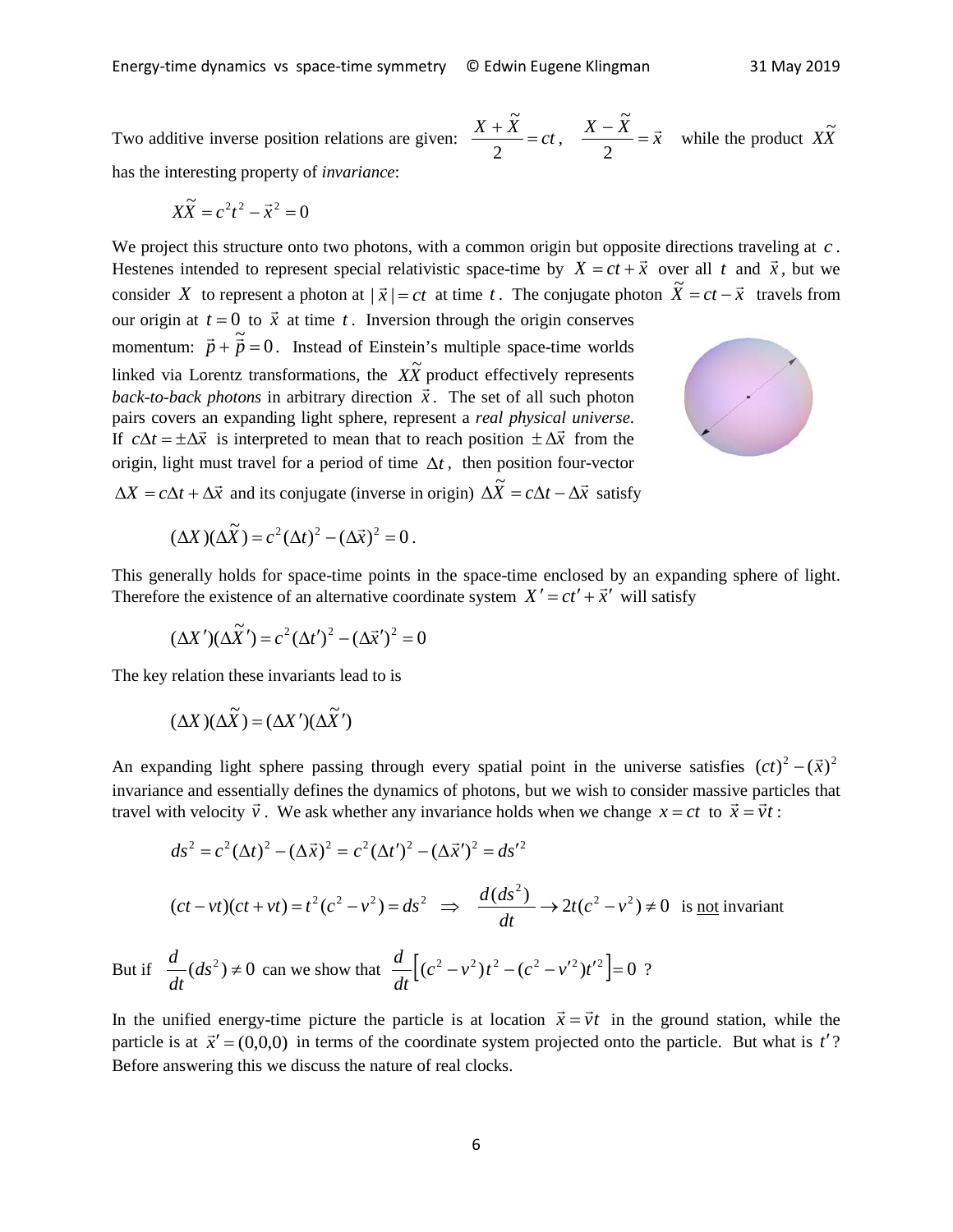# **Theory of inertial time clocks**

Our innate experience of time is that it's always now wherever one is – our experience of *time is independent of location*. In reality time *is* independent of location in space – it is now throughout the universe at this time*. Absolute time is universal simultaneity,* yet this understanding was demolished a century ago. Also in reality:

*all real physical clocks have mass*. <sup>3</sup> Only Einstein's imagined "perfect clocks" are weightless.

They are weightless because they lack mass. Relativity is based on *perfect clocks* scattered throughout two different space-time worlds with *all* clocks (after being properly synchronized) telling *perfect* time in their world, which has *its own time*. But special relativity is geometric, based on the Lorentz transformation between two four-dimensional space-time worlds. There is no mass involved in the Lorentz transformation. It is a transformation between two 4D geometries in relative motion, nothing more. Becker, <sup>15</sup> in an FQXi article, discusses the impossibility of building a perfect clock from a quantum mechanical perspective. Renner and del Rio claim that:

"*the more complicated the system, the more precise the clock*… [but] *no matter how massive or elaborate it is, a quantum clock cannot be arbitrarily precise."*

So Einstein's *perfect clock* is a fantasy. There is no material that 'measures time'. There is no *time transducer* other than a counter; it is oscillations of real physical systems that clocks count to "tell time". Even the muon has a clock; how else could it know when to disintegrate at rest? Traditionally considered an elementary particle, its decay products suggest a more complex structure. Recall Lucas and Hodgson: 34

*"Geometry needs to be subject to more symmetries than physics."*

The key symmetry Einstein imposed is *space-time symmetry*, equivalent to *no preferred frame*. It is why

*Your clock runs slower than mine, while mine runs slower than yours.*

# **Proper time** <sup>τ</sup> **and clocks**

In Einstein's *space-time symmetry theory*, based on multiple time dimensions,  $\tau$  is the rate at which 'time flows' in the moving system. It flows more slowly with velocity. Einstein's multiple worlds invoke multiple time dimensions, measured by 'perfect clocks'.

In *energy-time theory*, based on one universally simultaneous absolute time, there are no perfect clocks. We experience the flow of time but our experience of the rate of time flow is subjective and changes with circumstances, so we desire reliable measurements of time and none of these are 'perfect'. All clocks count *ticks* or basic cycle periods. *Local energy changes the frequency of the clock system*.

What *do* clocks as *real moving devices* measure? Habit says clocks measure time, so we ask *how*, and in every case we find that a system exists that oscillates periodically, and the mechanism is constructed to keep a running count of cycles as the best measure of time we can physically obtain. Even in 1600 it was known that pendulum clocks at different geographical locations varied. Indeed, whether *wound spring*, *tuning fork*, or *local crystal oscillator*, all clock mechanisms are subject to local conditions. For example, a quartz-crystal-micro-balance measures adsorbed mass because *its frequency changes* when molecules are adsorbed. But its frequency also changes when the temperature of the piezoelectric crystal changes, so we use temperature-controlled quartz-crystal-micro-balances. All clocks able to measure relativistic time changes are atomic clocks, based on characteristic emission lines such as rubidium<sup>87</sup> and cesium<sup>133</sup>. But even atom-atom scattering shifts the frequency of atomic clocks.<sup>13</sup>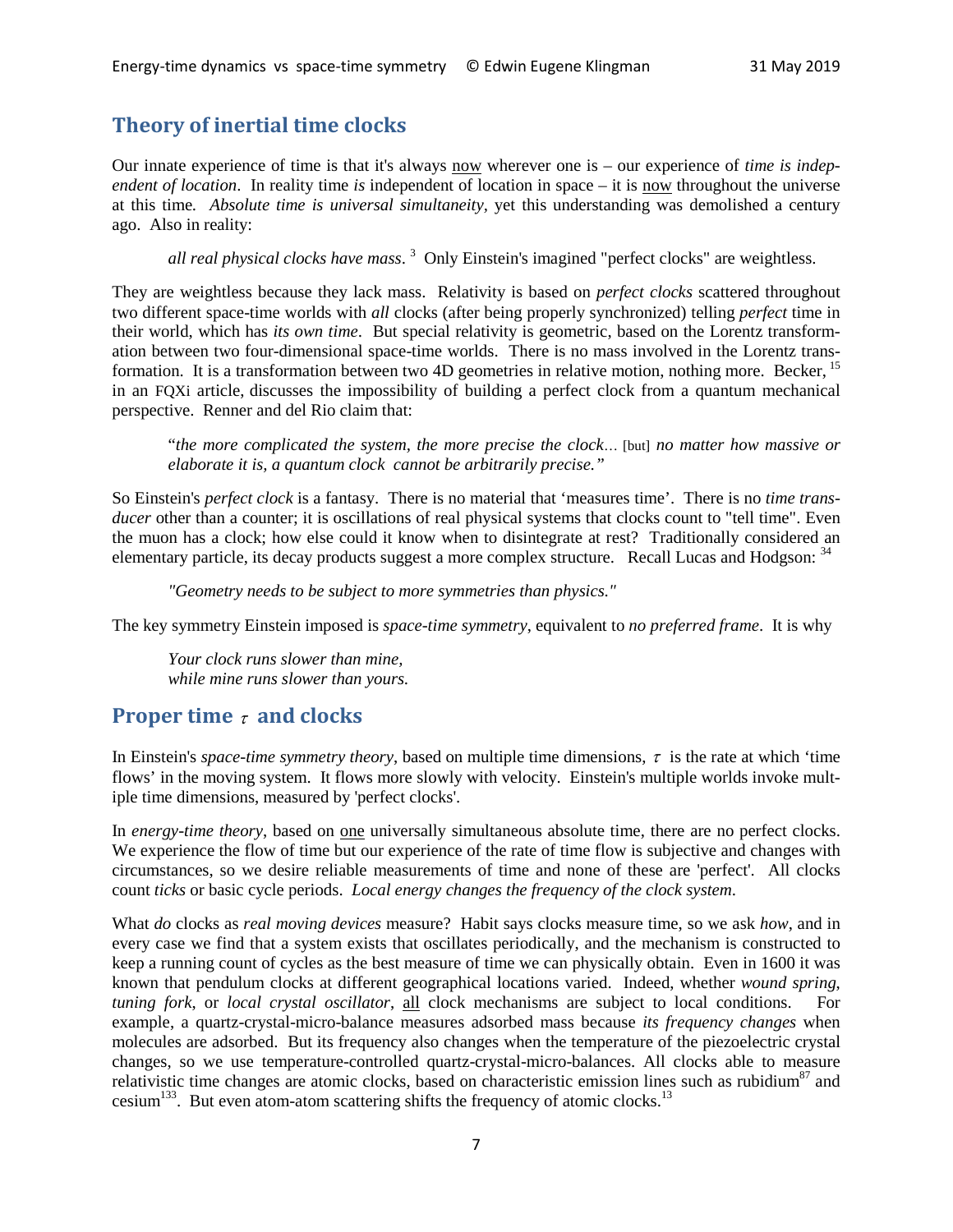In other words *there are no perfect clocks* — all are subject to local energy conditions. Einstein entirely ignored this reality; positing 'perfect clocks' and a method to synchronize perfect clocks, and **imagining** that clocks measure *different time dimensions*. A more sober approach would be to ask how clocks are affected by local energy, such that a clock at rest in a universal time dimension might read differently than another clock moving in the *same time dimension* with different energy  $\sim mv^2$ . This *clock differrence* is of quite different nature than assuming that the non-local moving clock is measuring a *different time dimension!* By definition, a clock moving with velocity  $\vec{v}$  with respect to our rest frame possesses time dimension! By definition, a clock moving with velocity  $\vec{v}$  with respect to our rest frame possesses energy  $\sim mv^2$  with respect to clocks at rest in our frame and this may well affect the 'cycle counting' that we interpret as 'measuring time'.

While absolute time is experienced by each of us, subjective time is quite variable in the rate at which it flows. Our instinctual understanding of absolute time is as universal simultaneity: it is the same time everywhere in the universe: *It is right NOW!* But *time flows* and we measure the flow locally using clocks that count cycles in oscillating energetic dynamic systems. The vibration is *thermodynamic in nature*, i.e., *energy-based*. And the characteristic frequency is conjugate to time period  $\Delta t$ , where  $v =$ frequency of cycles and  $N =$  count of cycles:

$$
v = N/\Delta t \qquad \qquad h \, v = Nh/\Delta t = E
$$

Before discussing the nature of clocks we asked the question: what is  $t'$ ? The symbol  $t' = \tau$  represents the clock reading of the *moving* clock. The velocity of the moving object is  $\vec{v}$  with respect to the ground station, but the observer is at rest ( $\vec{v}' = 0$ ) in the moving frame, so our invariance relation becomes:

$$
\frac{d}{dt}\Big[(c^2 - v^2)t^2 - (c^2 - v'^2)\tau^2\Big] = 0 \quad \Rightarrow \quad \frac{d}{dt}\Big[(c^2 - v^2)t^2\Big] = \frac{d}{dt}\Big[(c^2)\tau^2\Big].
$$

We consider a point in space-time as observed from the different coordinate frames where we assume that the clock in the moving frame (with velocity *v*  $\vec{v}$ ) measures time  $\tau = t/\gamma$  while the ground clock measures time *t*. The clock time is measured at rate  $\tau$  in the moving frame, so the invariance equation is the time derivative of  $(c^2 - v^2)t^2 = (c^2)\tau^2$  re-expressed in terms of ground time *t* via  $\tau = t/\gamma$ :

$$
2t(c^2 - v^2) = (c^2)2\tau \frac{d\tau}{dt} \Rightarrow \left(1 - \frac{v^2}{c^2}\right) = \frac{\tau}{t} \frac{d\tau}{dt} \Rightarrow \frac{1}{\gamma} \frac{d\tau}{dt} \Rightarrow \frac{1}{\gamma^2}
$$

immediately leading to the *condition* that must be satisfied if moving clocks are to be calibrated:

$$
\gamma = \frac{1}{\sqrt{1 - v^2/c^2}} \,. \tag{1}
$$

#### **The Relativity of Inertia**

The velocity  $\vec{v}$  of the moving system with respect to the ground frame relates to both momentum  $\sim m\vec{v}$ and kinetic energy  $\sim m\vec{v} \cdot \vec{v}$  where  $\gamma = (1 - v^2/c^2)^{-1/2}$  describes systems which have been accelerated from ground rest to velocity  $\vec{v}$  at time *t*. The Galilean transform  $x' = x - vt$  then describes the change in position with time, while  $m = \gamma m_0$  describes the change in mass-energy of the system as a result of being accelerated to velocity  $\vec{v}$  from rest. The time derivative of the transformation is: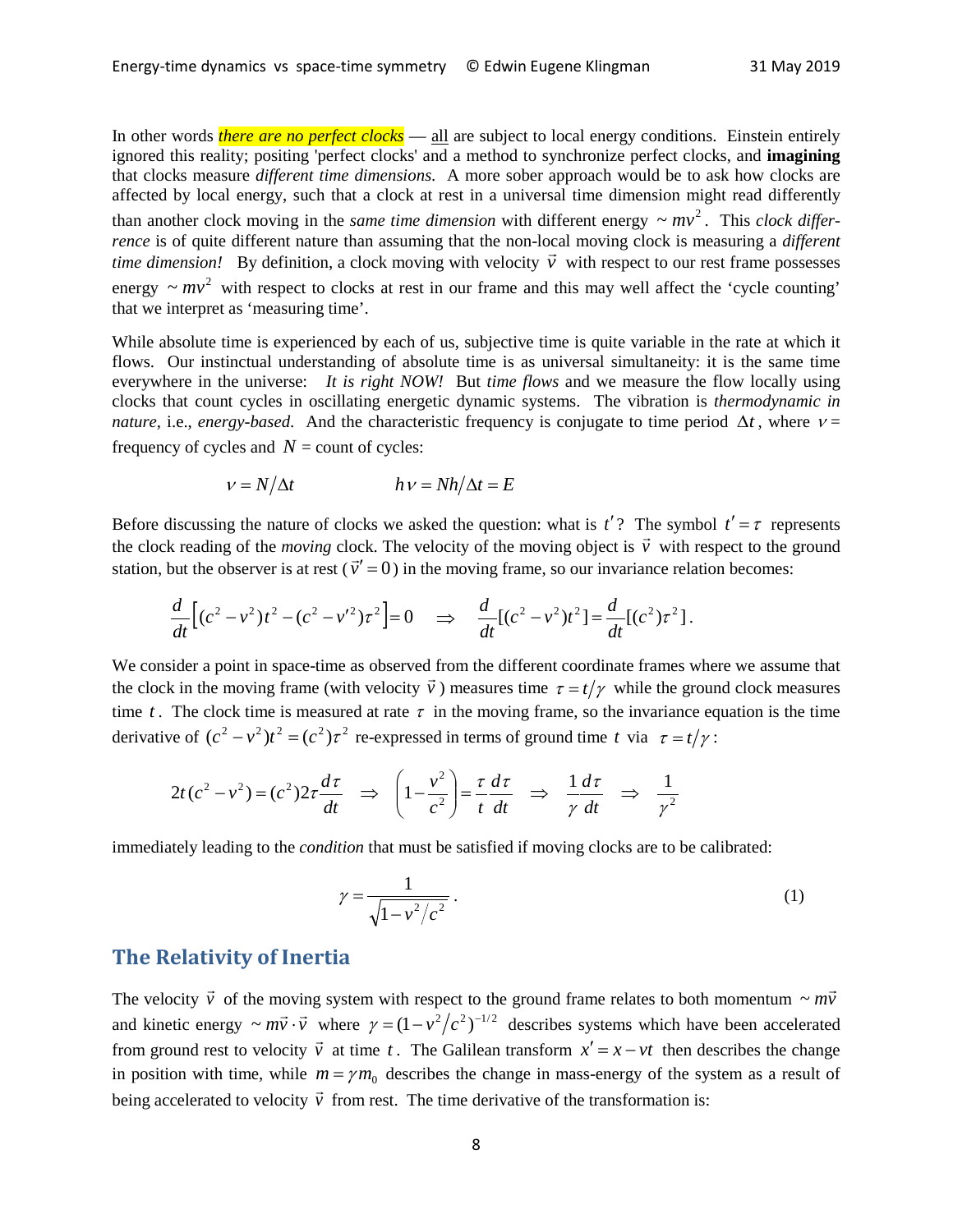$$
\frac{dx'}{dt} = \frac{d\vec{x}}{dt} - \vec{v} = 0
$$

since  $dx'/dt = \vec{v}' = 0$  from the perspective of the primed system. *There is no*  $\gamma$  *associated with velocity*;  $\gamma$  is associated with an increase in mass-energy:  $m = \gamma m_0$ .

#### *The*  $\gamma$  *factor does <u>not</u> directly affect velocity when the four-vector relations use*  $m = \gamma m_0$

Relativistic mass is *inertial mass* in motion; the inertia increases with velocity according to energy-factor

$$
\gamma = \frac{1}{\sqrt{1 - v^2/c^2}} = \left(1 - \frac{m_0 v^2}{m_0 c^2}\right)^{-1/2}
$$

*As inertia increases, it becomes harder to accelerate the object*, i.e. force a change in the velocity where  $\gamma m_0$  is the relativistic mass:  $m = \gamma m_0$ . To accentuate this point AP French <sup>16.25</sup> states:

*"…big nuclear machines might appropriately be called 'ponderators' rather than accelerators, for to an excellent approximation they do just add mass to the particles injected into them, with no significant increase in the speed as such."*

Increasing velocity from 0.99995c to 0.999995c does not *accelerate* much; it gains in ponderable mass.

Clock mechanisms share one thing in common – they operate based on elasticity and inertia:

*When the system is displaced from its equilibrium position, the elasticity provides a restoring force such that the system tries to return to equilibrium. The inertia property causes the system to overshoot equilibrium.* […] *The natural frequency of the oscillator is related to the elastic and inertial properties by*

$$
\omega_0 \approx \sqrt{\frac{elasticity}{inertia}}\tag{2}
$$

Einstein's *perfect* clocks were *massless*. They were imagined inventions that could be placed anywhere in an inertial reference frame and assumed to accurately measure the time in that reference frame. But massless perfect clocks do not exist. *All* real clocks are based on counting mechanical cycles of oscillators, all of which operate based on elasticity and inertia, with a frequency (count)  $\omega_0$ . For simplicity we consider the oscillating mass on spring governed by restoring force  $-kx$  where *k* is the elasticity and *x* is the displacement from the equilibrium displacement,  $x = 0$ :  $F = ma = -kx$ . If we let  $m = \gamma m_0$  and  $a = \ddot{x}$ and  $\omega_0 = \sqrt{k/m_0}$  = frequency of clock at rest, then

$$
\ddot{x} + (k/m_0)x = 0 \implies \ddot{x} + \frac{\omega_0^2}{\gamma}x \implies \ddot{x} + \omega^2 x = 0
$$

and when clock mass  $m_0$  moves with velocity  $\vec{v}$ 

$$
\omega^2 = \frac{\omega_0^2}{\gamma} = \sqrt{1 - \frac{v^2}{c^2}} \omega_0^2.
$$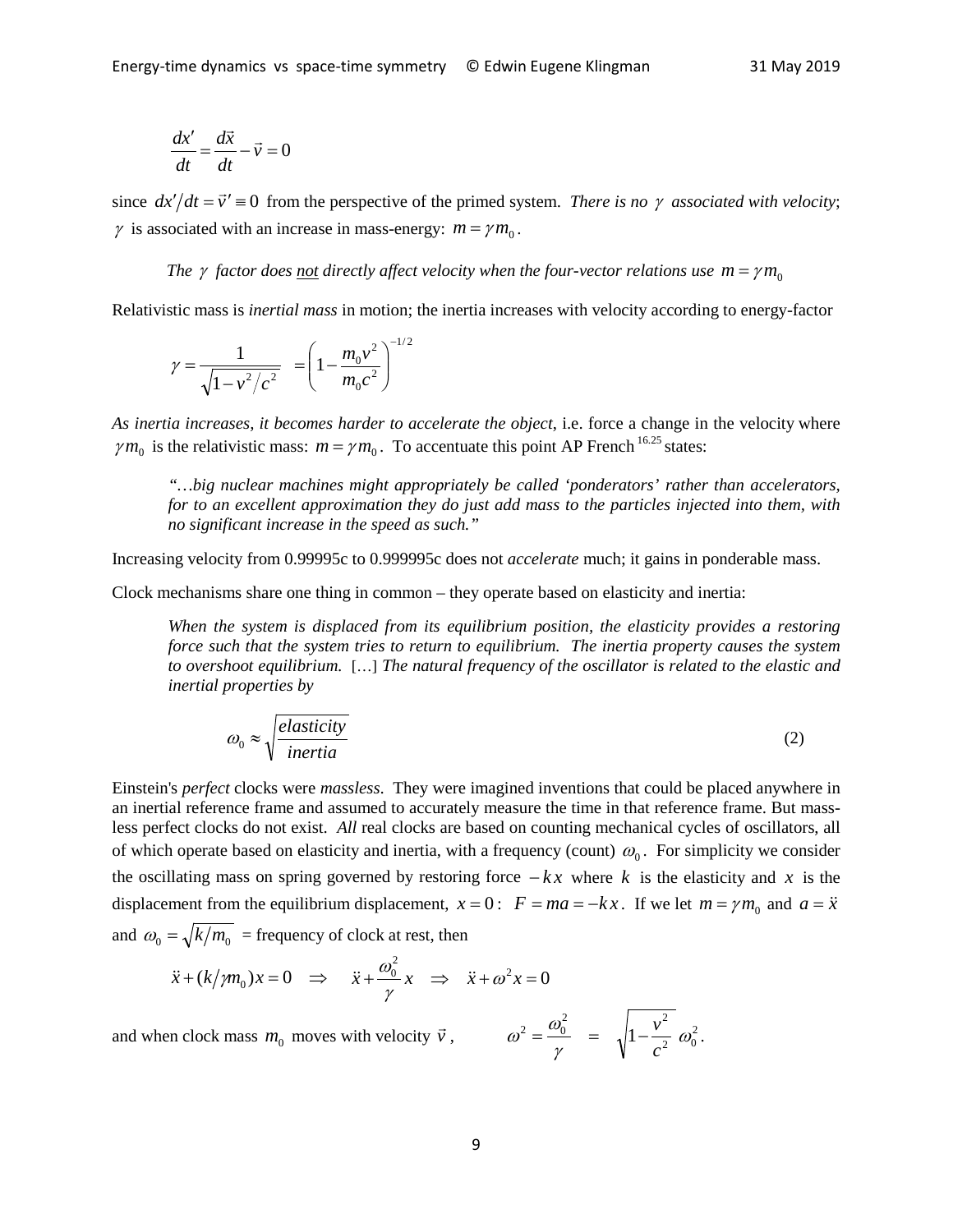Thus  $\omega < \omega_0$  and the frequency of oscillation is lower, hence the count of oscillator cycles is lower, hence **the moving clock runs slower**. Unlike Einstein's imagined massless 'perfect' clocks, all *real* physical oscillating clocks have rest frequency  $\omega_0$  and oscillate more slowly when inertial mass increases.

In *atomic clocks* the inertial aspect is far more complex but in *every* case the fundamental frequency is inversely proportional to inertia. Relativistic particle physics is interpreted according to the *energy-time conjugation interpretation*, if  $\tau$  is the period and  $\omega_0 \tau = 1$  then  $\tau = \sqrt{f(m = \gamma m_0)/}$ elasticity and hence **clocks run more slowly as inertia increases**, i.e., per γ , independent of the clock mechanism.

Accelerating a system to velocity  $\vec{v}$  from rest requires energy  $m_0 \vec{v} \cdot \vec{v}/2$ . This inertial mass increase, represented by  $\gamma$ , invariably slows the system, so the moving clock will always run more slowly than the ground station. No space-time symmetry here. The key relations of energy-time physics are

$$
\frac{dt}{d\tau} = \gamma, \qquad m = \gamma m_0, \qquad \vec{p} = m\vec{v}, \qquad E = mc^2.
$$
 (3)

The gamma factor  $\gamma$  in the *energy-time theory* is a scalar function relating time to its conjugate, energy. The *Galilean* transformation of the particle is represented by the position four-vector and the velocity four-vector and is linked to the energy state of the system in uniform motion relative to a ground state. Believing that Fizeau <sup>35</sup> had *proved* the law of velocity addition, Lucas and Hodgson state: <sup>34.191</sup>

*"We then have to choose between defining the mass as m and the velocity as*  $\gamma v$ *, or the mass as* <sup>γ</sup> *m and the velocity as v . It is repugnant to have the mass depending on velocity, whereas we know that the velocities behave in a non-Newtonian way…"* 

*Repugnant!* On this basis they choose  $\gamma v$  (Lorentz-velocity) instead of  $\gamma m$  (relativistic mass). However, if we choose  $\gamma m$  as the relevant association of rest mass plus kinetic energy, then *velocity* is Galilean. The energy-time physics relations ( $m = \gamma m_0$ ,  $\vec{p} = m\vec{v}$ ,  $E = mc^2$ ) yield *Galilean transformation* with *relativistic mass*, as Lucas and Hodgson note:

*"…if we insist on retaining Newtonian dynamics, and the Newtonian definition of velocity and acceleration, then we can still obtain relativistically correct results if we pay the price of allowing the mass to depend on the velocity."*

This is a *major* relativistic admission worth repeating:

#### *We obtain relativistically correct results based on relativistic mass and Galilean velocity!*

For some reason the implications of this fact have been ignored for a century.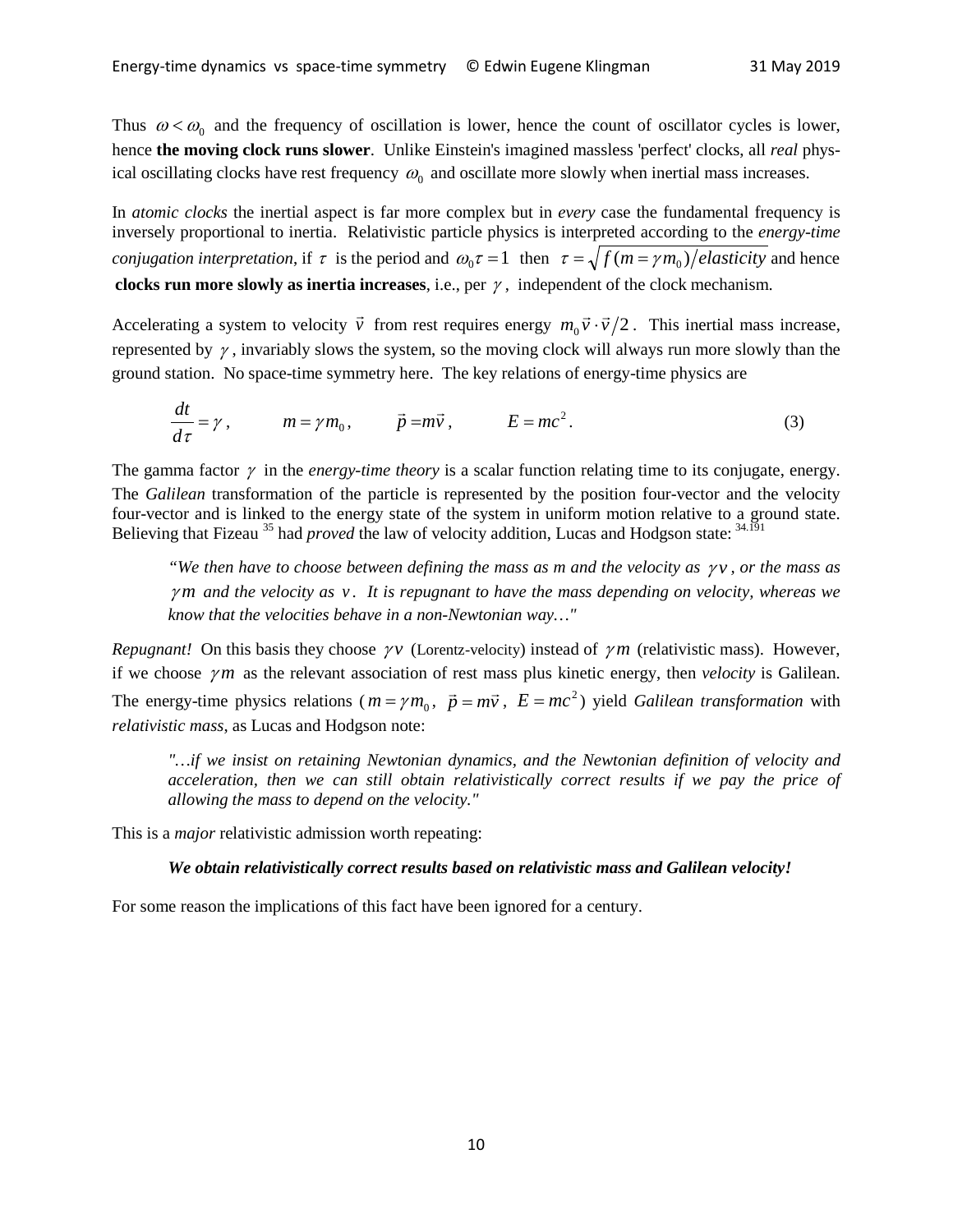#### **Geometry or Physics?**

Einstein's derivation is *geometric* in nature, not *physical.* The geometric approach to inertial frames in relative motion is based on *projecting* 4D-coordinate systems onto objects, and treats the frames as physical objects instead of mathematical structures having no physical reality. Yet <sup>34</sup>

"*Instead of differentiating between geometry and physics,* [Einstein] *sought to identify them…*"

A century of *geometricization* left physics comfortable with this approach, but there are consequences:

*When one's framework is geometric, one asks questions about 'worm-holes' in space-time.* 

*When one's framework is physical, one asks questions about the topology of stable energy flows.*

Relativistic mass is inertial mass in motion and *the inertia increases with velocity* per the γ factor. In the universal time dimension *t* we measure time by counting cycles of physical systems; *there is no other way to measure time*. But oscillating physical systems are thermodynamic in nature; some particles oscillate faster and some slower as determined by local energy conditions. Our base clock in the stationary system is arbitrarily defined as measuring *real* time. The need to impart energy to a moving clock system will alter the local energy condition of the moving system, such that the time period *dt* measured on the ground clock counts  $d\tau$  cycles on the moving clock. Of paramount importance is the energy relation  $E = h v$  which in our formulation yields  $\Delta t = N \hbar / E$ . Since  $E/h$  has units of 1/t, N is a pure count related to units of action *E*∆*t* in Planck units *h*. The clock surrogate, the count *N* , is *action-based* and thus *energy-based* in Planck units. We represent the invariant interval by the equation

$$
(\Delta X)(\Delta \widetilde{X}) = c^2 (\Delta t)^2 - (\Delta \vec{x})^2
$$

in the laboratory-static system, while the moving particle satisfies

$$
(\Delta X')(\Delta \widetilde{X}') = c^2 (\Delta \tau)^2 - (\Delta \vec{x}')^2. \tag{4}
$$

In the lab system the position of the moving particle is  $\vec{r} = (x, y, z)$  and the local frequency count or time is based on the energy cycles of the static system at the origin. In the moving particle system, the position of the moving particle is  $\vec{r}' = (0,0,0)$  and the local frequency count or time  $\Delta \tau$  that matches  $\Delta t$  is based on the energy of the system at the location of the particle. We assume the stationary clock cycles differ from the cycles of the moving particle, hence  $d\tau \neq dt$ . Since  $\Delta X$  is a 4-vector, we proceed to define a 4-velocity.

We began with an invariant physical relation defined by photon behavior  $c^2(dt)^2 = (dr)^2$ , now we assume that our definition of 4-vector  $\Delta X = c\Delta t - \Delta \vec{x}$  and 4-vector product  $(\Delta X)(\Delta \vec{X}) = (\Delta X')(\Delta \vec{X}')$ are not photon dependent, but describe invariant intervals. Thus since  $\Delta \vec{x}' = 0$  we obtain in the limit:

$$
(\Delta X')(\Delta \widetilde{X}') = c^2 (\Delta \tau)^2 = (\Delta X)(\Delta \widetilde{X}). \tag{5}
$$

So we divide both sides of this equation by  $\Delta \tau$  twice, yielding

$$
\left(\frac{\Delta X}{\Delta \tau}\right)\left(\frac{\Delta \widetilde{X}}{\Delta \tau}\right) = c^2
$$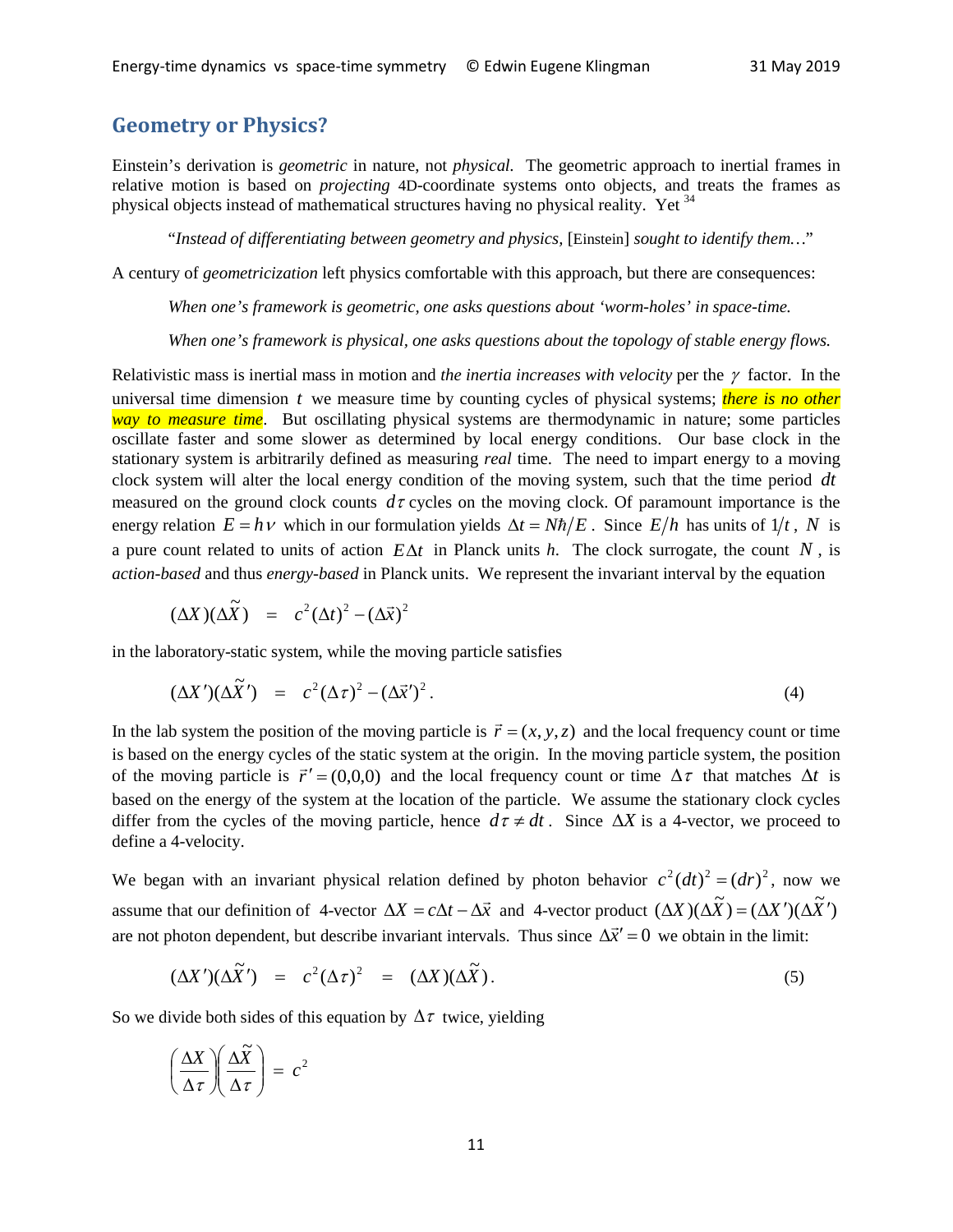If  $\Delta \tau \rightarrow d\tau$  then four-velocity *V* is the entity  $\left(dX/d\tau\right)$  with conjugate  $\tilde{V} = d\tilde{X}/d\tau$  and we obtain

$$
V\widetilde{V} = \left(\frac{dX}{d\tau}\right)\left(\frac{d\widetilde{X}}{d\tau}\right) = c^2\tag{6}
$$

Hestenes:

*"Unlike 3-velocities, the 4-velocity has a constant magnitude independent of the particle history."*

Recall that  $X(t) = ct + \vec{x}(t)$ ,  $\widetilde{X}(t) = ct - \vec{x}(t)$ , so

$$
\frac{dX}{dt} = c + \frac{d\vec{x}}{dt} = c + \vec{v}.
$$

If 'particle time'  $\tau$  is used and  $X(\tau) = ct(\tau) + \vec{x}(\tau)$  then

$$
\frac{dX}{d\tau} = \frac{dt}{d\tau} \left( c + \frac{d\vec{x}}{dt} \right) = \gamma (c + \vec{v}).
$$

In the above derivation we denote  $dt/d\tau$  by  $\gamma$  where  $\gamma = dt/d\tau$  is undefined. Based on *dt*  $c + \frac{d\vec{x}}{d\vec{x}}$ *dt*  $\frac{dX}{dx} = c + \frac{d\vec{x}}{dx}$ 

then *dt*  $c - \frac{d\vec{x}}{d\vec{x}}$ *dt*  $\frac{d\tilde{X}}{dt} = c - \frac{d\vec{x}}{dt}$  $\frac{\widetilde{X}}{\tau} = c - \frac{d\widetilde{x}}{\tau}$  and when  $\widetilde{X}(\tau) = ct(\tau) - \widetilde{x}(\tau)$  we obtain  $\frac{d\widetilde{X}}{\tau} = \gamma(c - \widetilde{v})$  $c - \vec{v}$ *d*  $\frac{d\vec{X}}{d\tau} = \gamma(c - \vec{v})$ , so from eqn (6) above we have

$$
\gamma(c+\vec{v})\gamma(c-\vec{v})=c^2 \Rightarrow \gamma^2(c^2-v^2)=c^2 \Rightarrow \gamma=\frac{1}{\sqrt{1-\frac{v^2}{c^2}}}.
$$

We have once again defined the *energy-time* factor  $\gamma$  (considered undefined when we began this derivation) and we see from the above that

$$
\gamma = \frac{dt}{d\tau} = \left(1 - \frac{v^2}{c^2}\right)^{-1/2} \tag{7}
$$

where *dt* is the time interval on our laboratory (static) clock while  $d\tau$  is the time interval on the particle's clock, which *counts local cycles of the dynamic system in motion* as a function of energy! We have thus, in a universal time frame, derived the condition that must be satisfied in order to relate moving clocks to static clocks. We have done so without the concept of multiple time dimensions, length contraction, or space-time symmetry. We choose to define the mass as  $\gamma m$  and the velocity as  $v$ , instead of the mass *m* and velocity  $\gamma v$ . Relativistic thermodynamic clock-time varies as a function of inertial mass.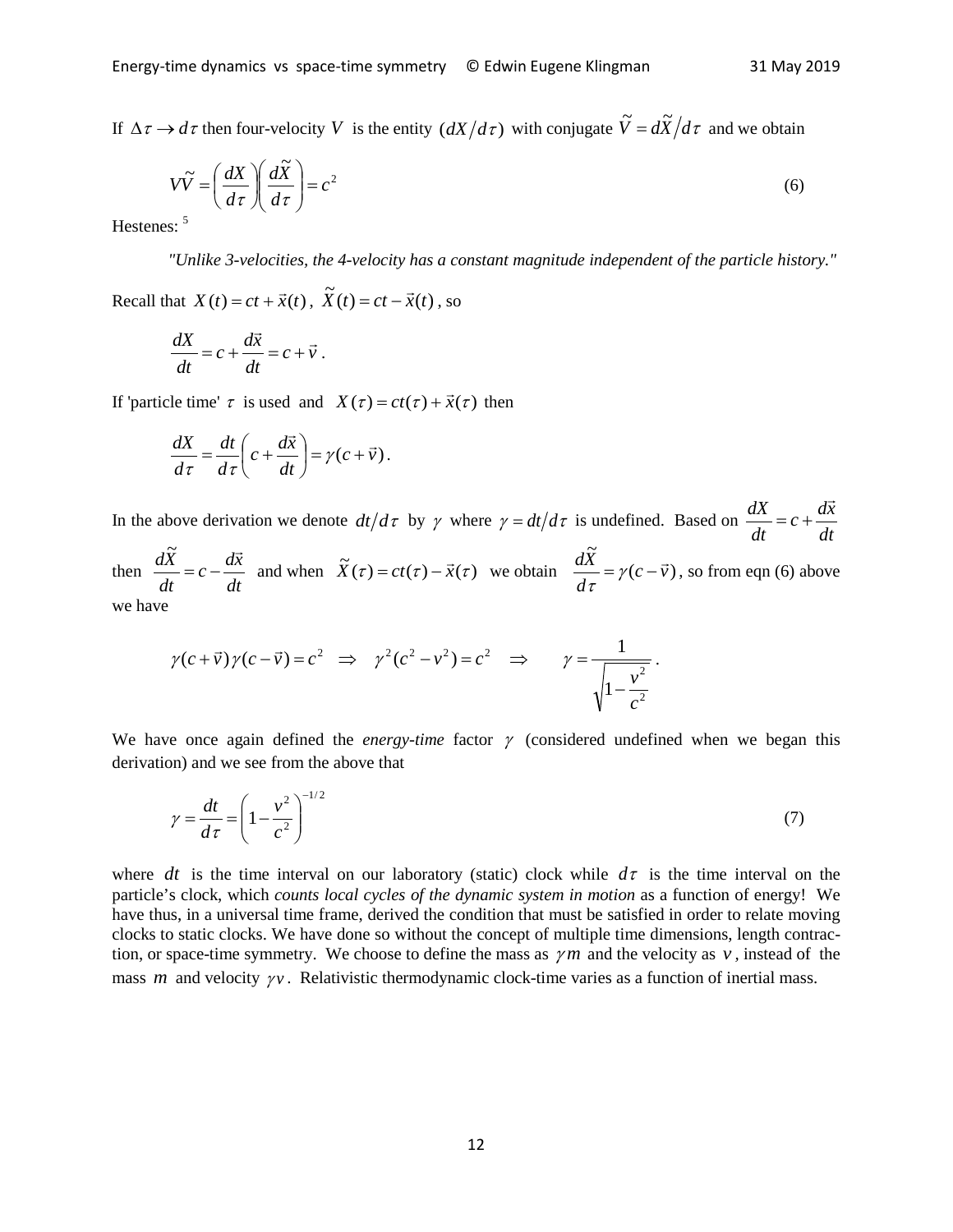#### **From Geometry to Energy-time Physics**

From the above geometry in terms of the four-velocity *V* of a particle *we can define a four-momentum in analogy with the definition of momentum in Newtonian mechanics by introducing mass m* . After associating the  $\gamma$  factor with mass, the  $\vec{v}$  is with respect to *t* so  $mV = (m/\gamma) dX/dt = m_0 dX/dt$ :

$$
P = mV = \frac{E}{c} + \vec{p}
$$
 from 
$$
\frac{dX}{d\tau} = V = \gamma(c + \vec{v}), \quad mV = \gamma m_0 c + \gamma m_0 \vec{v}
$$
 (8)

The geometric algebra definition combines a scalar term and a vector term, however the units of physical momentum  $(ml/t)$  are preserved. It is a simple matter to then define conjugate momentum  $P = \frac{p}{r} - \vec{p}$ *c*  $\widetilde{P} = \frac{E}{\overline{P}} - \vec{p}$ 

such that  $P\widetilde{P} = \frac{E^2}{a^2} - \vec{p}^2$ *c*  $P\widetilde{P} = \frac{E^2}{r^2} - \vec{p}^2$  while previous relations show that

$$
P\widetilde{P} = mVm\widetilde{V} = m^2V\widetilde{V} = m^2c^2,
$$

hence

$$
\frac{E^2}{c^2} - \vec{p}^2 = m^2 c^2.
$$
 (9)

This dynamical energy-momentum relation is *the essence of relativistic particle dynamics*. The rest mass energy is found by setting  $\vec{p} = 0 \implies E = mc^2$ . The energy expression  $E(\vec{p}) = (m^2c^4 + c^2\vec{p}^2)^{1/2}$  implies the classical relativistic Hamiltonian:

$$
H(\vec{p}) = E(\vec{p}) = (m^2c^4 + c^2\vec{p}^2)^{1/2}.
$$
 (10)

This *relativistic free particle Hamiltonian* has been derived *without* a Lorentz transformation, in a single inertial frame with universal time. No space-time symmetry applies. This classical relativistic Hamiltonian will be the basis for relativistic quantum Hamiltonian according to the *Correspondence Principle*. We now review the operator formalism leading to quantum mechanics.

#### **Operator correspondence and four-vector relations**

Physicists long focused on Fourier theory, the wave equation, and plane wave solutions formulated as

$$
\psi(\vec{r},t) = \psi_0 \exp(i\hbar^{-1}(\vec{p}\cdot\vec{r} - Et)),
$$
\n(11)

and in particular the spatial and time derivatives of  $\psi(\vec{r},t)$ :

$$
\vec{\nabla}\psi = i\hbar^{-1}\vec{p}\psi
$$
 and  $\partial_t\psi = i\hbar^{-1}E\psi$ 

These relations suggest the identification of momentum and energy operators

$$
\hat{p} = -i\hbar \vec{\nabla} \qquad \text{and} \qquad \hat{E} = i\hbar \frac{\partial}{\partial t} \qquad (12)
$$

which support the eigenvalue equations:

$$
\hat{p}\psi = \vec{p}\psi \qquad \text{and} \qquad \hat{E}\psi = E\psi \ . \tag{13}
$$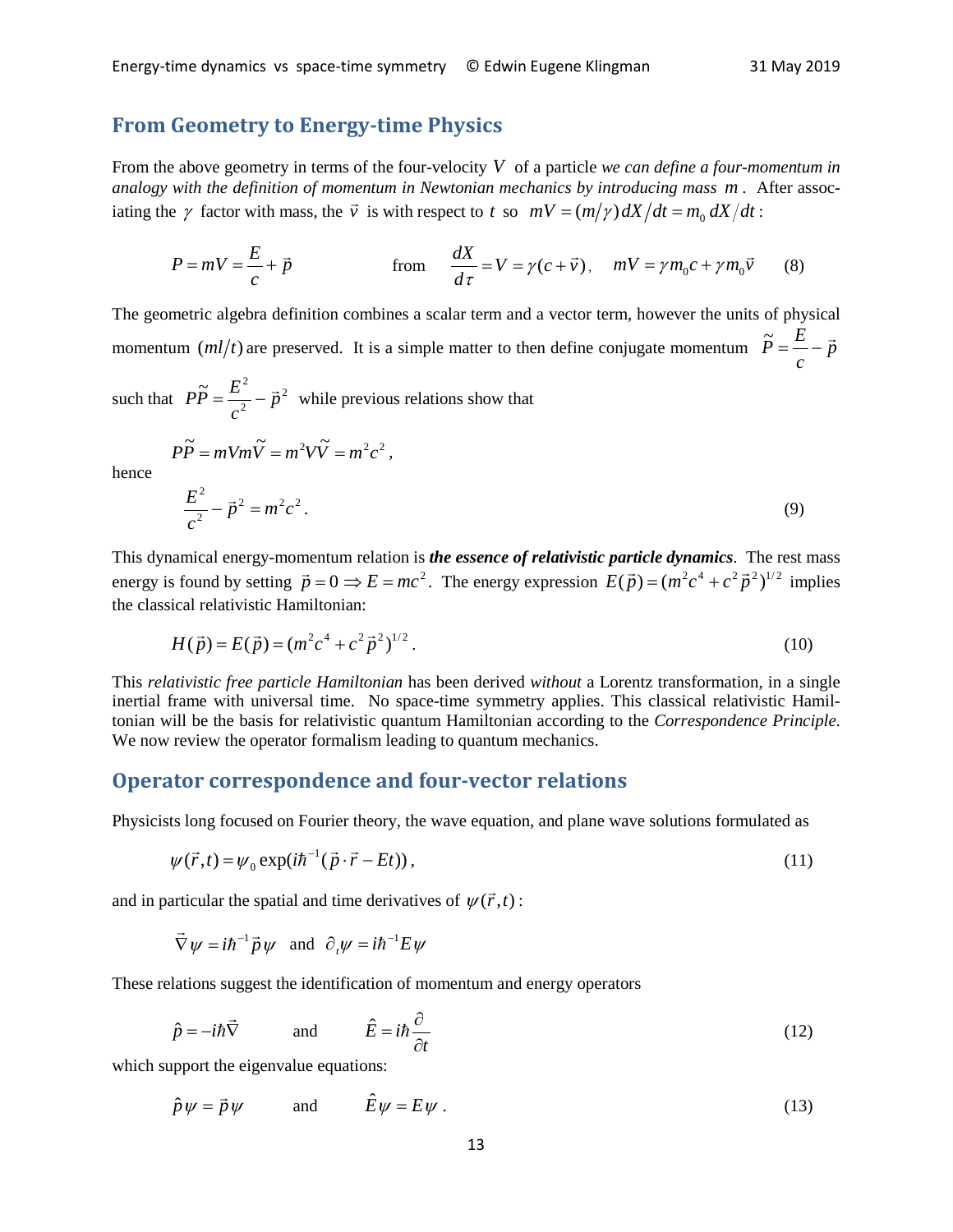A question of relevance for *operator-based physics* is how to connect the *time translation operator* to the *spatial translation operator.* In 1890 Heinrich Hertz, <sup>1</sup> discoverer of radio waves, assumed that waves propagate in a medium (the 'ether') which may itself be moving with velocity  $\vec{v}$  and thus time derivative propagate in a medium (the 'ether') which may itself be moving with velocity  $\vec{v}$  and thus time derivative  $d/dt$  must address this motion of the medium. Hertz interpreted Faraday's experiments as implying the convective derivative  $1,3,14$ 

$$
\frac{d}{dt} = \frac{\partial}{\partial t} + \vec{v} \cdot \vec{\nabla},\tag{14}
$$

in the Maxwell-Hertz equations on which Einstein based his 1905 relativity paper.<sup>2</sup> Unfortunately Einstein chose the static equations rather than Hertz's [Ch.14] *equations for electrodynamics in moving systems* that are Galilean invariant ( $t' = t \equiv$  universal simultaneity). Based on the simpler static systems Einstein believed that the Lorentz transformation was required to preserve covariance of the equations. Circa 1918, Emmy Noether derived Noether's Lagrangian theorem for time translation using  $L = T - V$ 

$$
\frac{dL}{dt} = \frac{\partial L}{\partial t} + \sum_{\alpha} \left[ \frac{\partial L}{\partial q_{\alpha}} \dot{q}_{\alpha} + \frac{\partial L}{\partial \dot{q}_{\alpha}} \ddot{q}_{\alpha} \right]
$$
 [T = kinetic, V = potential energy] (15)

If generalized coordinates  $q_{\alpha} = x_{\alpha}$  and  $\ddot{q}_{\alpha} = 0$  then  $\sum_{\alpha} \dot{x}_{\alpha} = \vec{v}$  $\vec{v}_\alpha = \vec{v}$  and  $\sum_{n=1}^{\infty} \vec{v}_\alpha = \nabla$  $\sum_{\alpha} \frac{\partial}{\partial x_{\alpha}} = \vec{\nabla}$ , such that Noether's

theorem (*"a central organizing principle for all of physics*.")<sup>37</sup> yields the operator expression:

$$
\left[\frac{d}{dt} = \frac{\partial}{\partial t} + \vec{v} \cdot \vec{\nabla}\right] L
$$
 essentially defines the convective derivative for energy flow. (16)

The importance of the convective derivative in Noether's Lagrangian theorem suggests that we may wish to convert the terms to operator expressions:

$$
\frac{\partial}{\partial t} = \frac{\hat{E}}{-i\hbar}, \qquad \vec{v} = \frac{\vec{p}}{m}, \qquad \vec{\nabla} = \frac{\hat{p}}{-i\hbar}
$$

in which case the convective derivative can be re-expressed:  $\left| \frac{d}{dt} = -\frac{E}{i\hbar} - \frac{\hat{p}\hat{p}}{i\hbar m} \right| (L = T - V)$ 

particle potential  $V = 0$  and kinetic energy *T* is constant, hence  $dT/dt = 0$ .

$$
0 = \left[ -\frac{\hat{E}}{i\hbar} - \frac{\hat{p}\hat{p}}{i\hbar m} \right] T \quad \Rightarrow \quad -\hat{E} - \frac{\hat{p}^2}{m} = 0 \tag{17}
$$

*i E*

 $\frac{d}{dt} = -\frac{\hat{E}}{dt} - \frac{\hat{p}\hat{p}}{dt}$ 

 $\frac{d}{dt} = -\frac{E}{i\hbar} - \frac{\hat{p}\hat{p}}{i\hbar m}\left[(L = T -$ 

 $\perp$ 

 $\left[\frac{d}{dt} = -\frac{\hat{E}}{i\hbar} - \frac{\hat{p}\hat{p}}{i\hbar m}\right](L = T - V)$ . For a free

The operators are replaced by their operator equivalents to obtain:  $i\hbar \frac{\partial}{\partial t} = -\frac{\hbar^2}{2} \nabla^2$  $=-\frac{n}{v}$ ∂ ∂ *t m*  $i\hbar \frac{\partial}{\partial t} = -\frac{\hbar^2}{2} \nabla^2$ . If we operate on the general wave function  $\psi$  for a free particle ( $dT/dt = 0$ ) we obtain

$$
i\hbar \frac{\partial \psi(\vec{r},t)}{\partial t} = \frac{-\hbar^2}{2m} \nabla^2 \psi(\vec{r},t)
$$
\n(18)

*Thus the operator equivalent of the convective derivative for stable flow in a medium is Schrödinger's non-relativistic equation for the free particle!*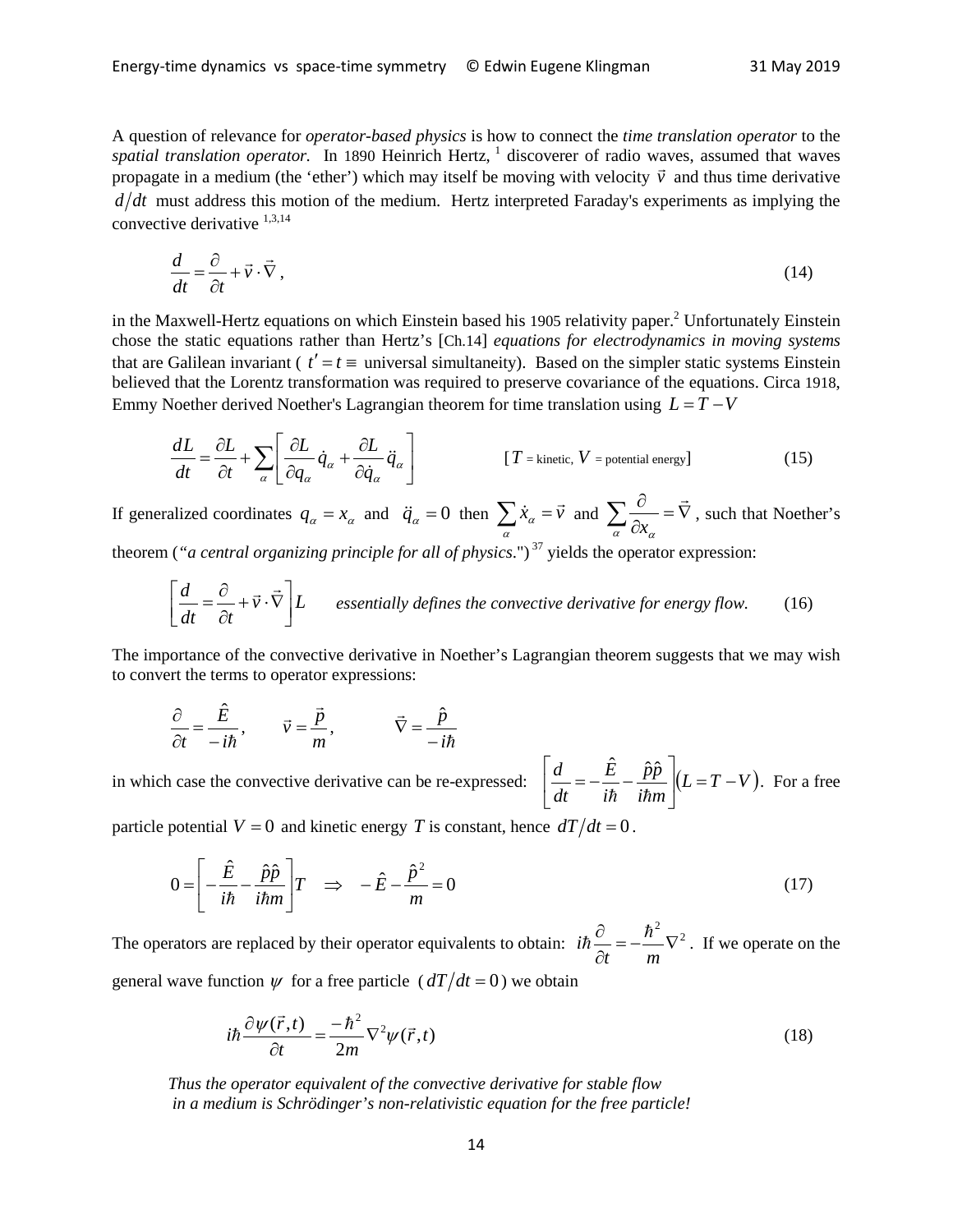But Dirac,41 in his 1930 chapter XI on *'Relativistic Theory of the Electron*', states on the first page that: "*the theory cannot display the symmetry between space and time required by relativity*", as Schrödinger's nonrelativistic free particle equation is *linear in time* and *quadratic in space*.

$$
i\hbar \frac{\partial}{\partial t} = \frac{-\hbar^2}{2m} \nabla^2
$$
\n
$$
\downarrow
$$
\nLinear time Quadratic space

Dirac tried to fix this 'defect' by forcing the space operator,  $\hat{p} = -i\hbar \vec{\nabla}$ , to be linear instead of quadratic:

$$
i\hbar \frac{\partial}{\partial t} = c\vec{\alpha} \cdot \hat{p} + \beta mc^2
$$
\n(20)\n  
\nLinear time Linear space

where  $\alpha$  is the 4 x 4 matrix. Dirac 'linearized' the momentum term and *invented* the Dirac Hamiltonian:

$$
H_D(\vec{p}) = c\vec{\alpha} \cdot \vec{p} + \beta mc^2 \tag{21}
$$

Of this equation Feynman  $42.57$  said

#### *"Dirac discovered the correct laws for relativity quantum mechanics simply by guessing the equation."*

Dirac admits that the genesis of his equation was the fact that Schrödinger's quantum "*theory cannot display the symmetry between space and time required by relativity*." He does *not* discuss the symmetry structure that had recently been projected onto physics by Pauli, and another soon to be by Heisenberg. Heisenberg would apply the concept of iso-spin symmetry to flip the neutron into the proton and vice versa. Pauli applied the σˆ matrix algebra to represent electron spin. Dirac added *iso-spin-like* symmetry via β applied to rest energy and Pauli-like spin to the momentum term:

$$
\beta = \begin{pmatrix} 1 & & \\ & -1 & \end{pmatrix} \qquad \sim \text{iso-spin} \implies \pm mc^2
$$
  

$$
\vec{\sigma} = \{\sigma_x, \sigma_y, \sigma_z\} \qquad SU(2) \text{ symmetry – half-integral spin}
$$

Dirac effectively built these symmetry operators into his equation even before the equation was written down, by functionally defining

$$
[\vec{\alpha} = \beta [\vec{\sigma} [\vec{p}]]] \psi \tag{22}
$$

In actuality,  $\beta$  multiplies a scalar portion of the geometric algebra multivector, but the symbolism of the above represents conceptually the symmetry structure Dirac is projecting onto physical reality.

The  $\beta$  matrix 'doubled' the  $\vec{\sigma}$  matrices, and the  $\vec{\sigma}$  matrices 'doubled' the wave function  $\vec{\sigma}\psi \Rightarrow \begin{pmatrix} \psi_1 \\ \psi_2 \end{pmatrix}$ J  $\setminus$  $\overline{\phantom{a}}$  $\setminus$ ſ  $\Rightarrow$   $\vert \ ^{\varphi_1}$ 2 ψ ψ  $\vec{\sigma}\psi \Rightarrow \begin{pmatrix} \psi_1 \\ \psi_2 \end{pmatrix}$ .

In Dirac's notation

$$
\vec{\sigma}_{\pm} | \pm \rangle = \pm | \pm \rangle \qquad \text{where} \quad | \pm \rangle = \begin{pmatrix} + \\ - \end{pmatrix} = \begin{pmatrix} + \\ 0 \end{pmatrix} + \begin{pmatrix} 0 \\ - \end{pmatrix}.
$$
 (23)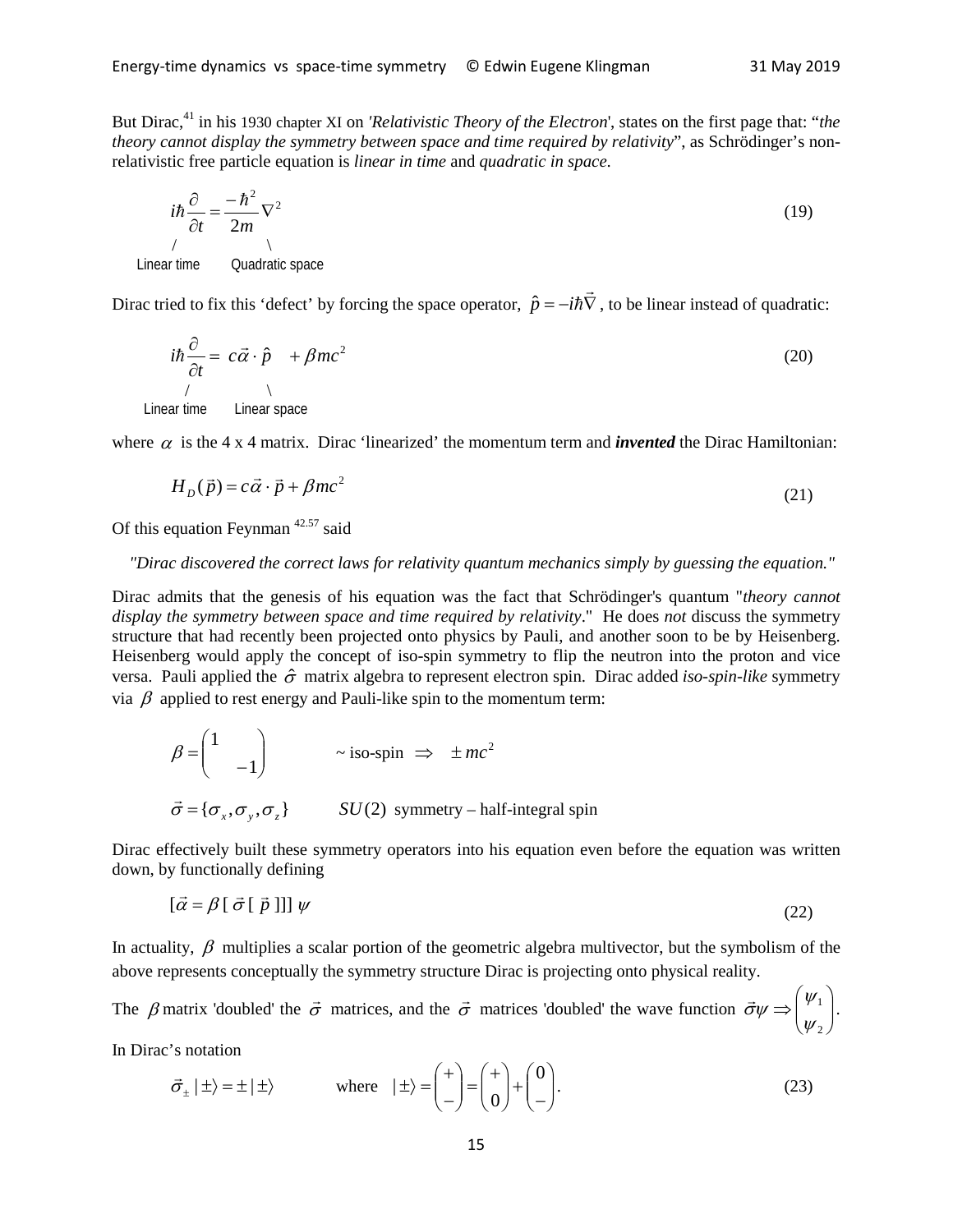Thus, essentially: 
$$
\beta \vec{\sigma} \psi \Rightarrow \begin{pmatrix} (\psi_1) \\ (\psi_2) \\ (\psi_3) \\ (\psi_4) \end{pmatrix}
$$
.

Hence  $\vec{\alpha}$  is a vector of  $4 \times 4$  matrices:  $\vec{\alpha} = {\alpha_x, \alpha_y, \alpha_z}_{4 \times 4}$ . The structural term  $\vec{\alpha}$  was new to physics, so Dirac decided to force his new equation to be compatible with the classical relativistic particle physics Hamiltonian  $H(\vec{p}) = E(\vec{p}) = (m^2c^4 + c^2\vec{p}^2)^{1/2}$  by forcing the relation between this classical and his *uncorresponding* Hamiltonian via:

$$
|H_D(\vec{p})|^2 = |H(\vec{p})|^2 \implies (c\vec{\alpha} \cdot \vec{p} + \beta mc^2)^2 = (mc^2)^2 + |c\vec{p}|^2. \tag{24}
$$

Dirac knowingly or unknowingly chose a representation in which  $\vec{\alpha}$  is based on Pauli's spin operator  $\vec{\sigma}$ . Following the Schrödinger operator representation of momentum  $\hat{p} \rightarrow -i\hbar \vec{\nabla}$  he generalizes to four-<br>Following the Schrödinger operator representation of momentum  $\hat{p} \rightarrow -i\hbar \vec{\nabla}$  he generalizes to fouroperator  $\hat{p}_{\mu} = -i\hbar \partial / \partial x^{\mu}$  which includes the new operator  $-i\hbar \partial / \partial x^0$  corresponding to physical energy. In this formalism he notes that the classical Hamiltonian (derived above for energy-time physics) is

$$
E(\vec{p}) = (m^2c^4 + c^2\vec{p}^2)^{1/2} \implies \{p_0 - (m^2c^2 + p_1^2 + p_2^2 + p_3^2)^{1/2}\}\psi = 0
$$
 (25)

based on the  $\hat{p}_{\mu}$  operator defined above. Having stated the necessity of imposing space-time symmetry on relativistic quantum mechanics, Dirac looks for an equation "roughly equivalent" to (10) that is linear in  $p_0$ ,  $p_1$ ,  $p_2$ ,  $p_3$  and he proposes

$$
\{p_0 - \alpha_1 p_1 - \alpha_2 p_2 - \alpha_3 p_3 - \beta\}\psi = 0\tag{26}
$$

where the  $\alpha$ '*s* and  $\beta$  are independent of the *p*'*s* and the *x*'*s*. We rewrite and multiply on the left by  ${p_0 + \vec{\alpha} \cdot \vec{p} + \beta}$  to obtain  $[p_0^2 - (c\vec{\alpha} \cdot \vec{p} + \beta mc^2)^2] \psi = 0$ . When the equivalence is forced:  $(c\vec{\alpha}\cdot\vec{p}+\beta mc^2)^2 = (mc^2)^2 + |\vec{cp}|^2$  it is seen that  $\beta^2 = 1$  and  $(\alpha_x)^2 = (\alpha_y)^2 = (\alpha_z)^2 = (\beta)^2 = 1$  and  $\alpha_x, \alpha_y, \alpha_z$  and  $\beta$  all mutually anti-commute. Dirac does not admit to starting his derivation with the intent to impose Pauli's sigma matrix on the relativistic equation, but that is what he ends up with: 43.326

$$
\vec{\alpha} = \begin{pmatrix} 0 & \vec{\sigma} \\ \vec{\sigma} & 0 \end{pmatrix} \quad \vec{\alpha} = \begin{cases} \alpha_x = \begin{pmatrix} 0 & \sigma_x \\ \sigma_x & 0 \end{pmatrix}, \quad \alpha_y = \begin{pmatrix} 0 & \sigma_y \\ \sigma_y & 0 \end{pmatrix}, \quad \alpha_z = \begin{pmatrix} 0 & \sigma_z \\ \sigma_z & 0 \end{pmatrix}, \quad \beta = \begin{pmatrix} 1 & 0 \\ 0 & -1 \end{pmatrix}
$$

Thus, in addition to generalized quantum mechanical operator  $\hat{p}_{\mu} = -i\hbar \partial/\partial x^{\mu}$ , Dirac created a matrix operator ostensibly representing two spins and projected this mathematical structure onto the quantum mechanical operator:

Dirac's insistence on *Lorentz covariance* and *space-time symmetry* led to his equation for the free particle

$$
\hat{H}_D(\vec{p}) = -c\vec{\alpha} \cdot \vec{p} - \beta mc^2
$$

versus our derivation of the relativistic particle physics Hamiltonian  $H(\vec{p}) = (m^2c^4 + c^2\vec{p}^2)^{1/2}$ ,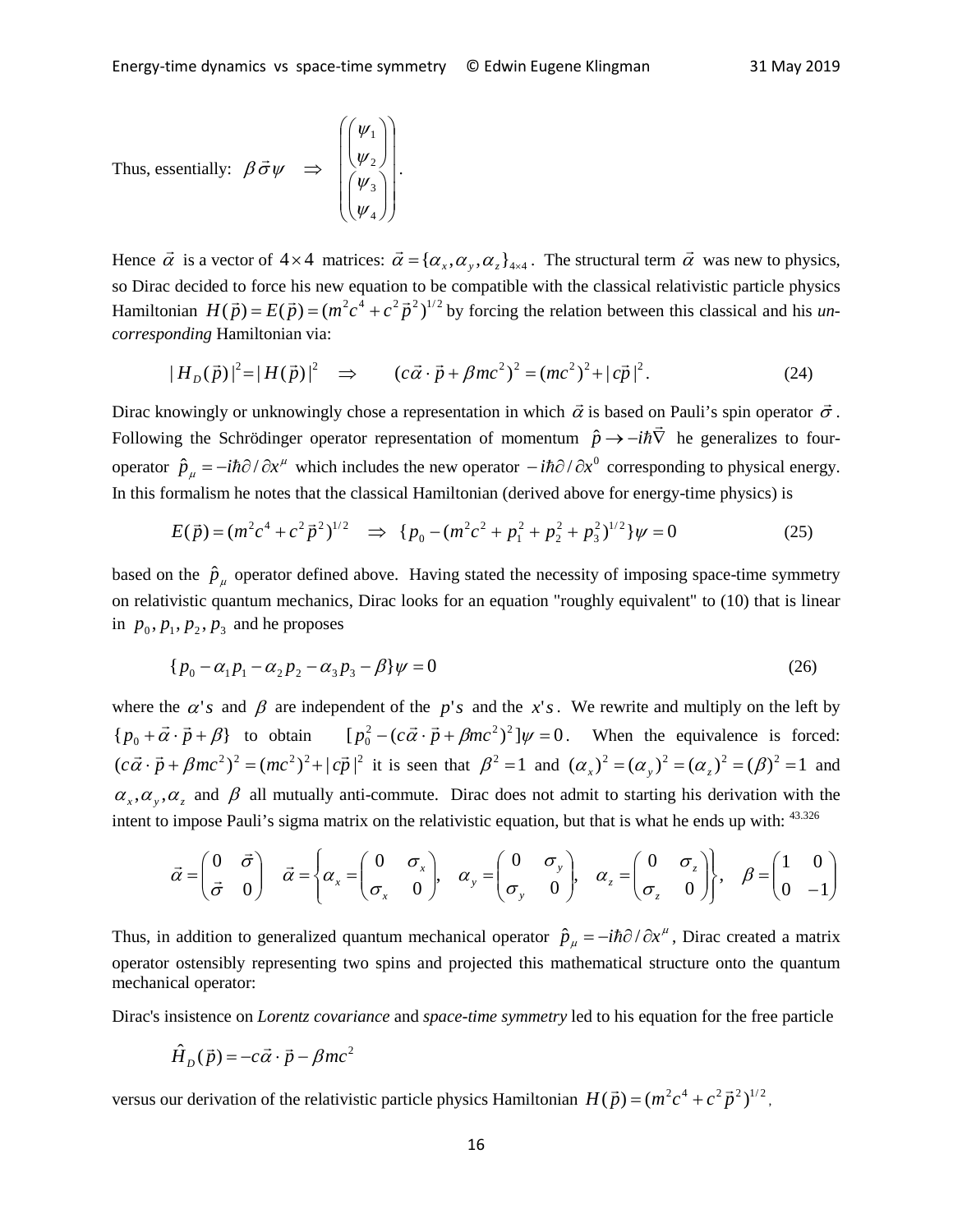with the *Correspondence Principle-*derived operator equation

$$
\hat{H}(\vec{p}) = (m^2c^4 + c^2\hbar^2\vec{\nabla}^2)^{1/2}.
$$
\n(27)

What could go wrong?

In the 19<sup>th</sup> century the projection of coordinate systems onto physical reality had been so successful that physicists easily believed that coordinate systems were an *aspect* of physical reality. In the decades prior to Dirac, physicists had been faced with *Planck's constant*, Heisenberg's *uncertainty principle*, Einstein's *relativity of simultaneity,* and *curved space-time* gravitation, and Schrödinger's operators  $\hat{p} \rightarrow -i\hbar\vec{\nabla}$  and *relativity of simultaneity,* and *curved space-time* gravitation, and Schrödinger's operators  $\hat{p$  $\hat{E} \to i\hbar \partial/\partial t$ , as well as Pauli's  $\hat{\sigma}$  spin operator. So physicists were impressed and amazed that Dirac's α "*predicted"* spin-1/2 electrons and a 'negative energy' anti-particle. The *negative energy* interpretation has fallen out of favor and the Dirac equation does not really predict *spin* 1/2 but at best predicts *helicity*.<sup>24</sup> We derived the classical Hamiltonian  $H(\vec{p}) = (m^2c^4 + c^2\vec{p}^2)^{1/2}$  such that  $H(\vec{p} = 0)$ yields  $E = mc^2$ . The difference in  $H(\vec{p})$  and  $H(0)$  is

$$
H(\vec{p}) - H(0) = (m^2c^4 + c^2p^2)^{1/2} - (m^2c^4)^{1/2}
$$
  
=  $mc^2 \left(1 + \frac{c^2p^2}{m^2c^4}\right)^{1/2} - mc^2 \equiv mc^2 \left(1 + \frac{p^2}{2m^2c^2}\right) - mc^2 \equiv \frac{p^2}{2m}$  = kinetic energy

The Dirac equivalent  $H_D(\vec{p}) - H(0) = (c\vec{\alpha} \cdot \vec{p} + \beta mc^2) - (\beta mc^2) = c\vec{\alpha} \cdot \vec{p}$ 

Compare the *Corresponding Hamiltonian* to the *Dirac Hamiltonian* extracted momentum terms:

$$
\frac{\vec{p}\cdot\vec{p}}{2m} \sim \vec{\alpha}\cdot\vec{p}c
$$

The constant  $\vec{\alpha}$  is independent of  $\vec{p}$  $\vec{p} \cdot \vec{p} \sim 2\vec{\alpha} \cdot \vec{p}$  *mc* (28)

Ignoring the constant  $2\alpha$  we see the essential structure:  $\vec{p} \cdot \vec{p} \sim \vec{p}mc$  (29)

$$
(m\vec{v})(m\vec{v}) \sim (m\vec{v})(mc)
$$
\n(30)

Dirac *linearized* Schrodinger's quadratic velocity dependence by *forcing one velocity variable to be the constant speed of light*, *c* . Units of energy are preserved since velocity is replaced by the speed of light, but it would be surprising if physical predictions of his theory make sense. For example, a key term,

$$
c \begin{pmatrix} 0 & -i\hbar \hat{\sigma}_i \vec{\nabla}_i \\ -i\hbar \hat{\sigma}_i \vec{\nabla}_i & 0 \end{pmatrix} \psi ,
$$

based on  $\psi_{4\times 1}$  and  $\hat{\sigma}_{2\times 2}$  represents two pairs of coupled wave function equations. The four wave functions are coupled through energy and do *not* yield eigenvalues, therefore Dirac's relativistic electron equation is **not** an eigenvalue equation.<sup>24</sup> This is typically handled by a Foldy-Wouthuysen transformation, effectively shrinking  $\psi_3$  and  $\psi_4$  to zero while integrating over  $\psi_1$  and  $\psi_2$ . This not only reduces the 4-vector wave function to a 2-vector, but also replaces the *point particle* of quantum mechanics by a particle defined over a 3D region of space. Similarly, while Dirac is often interpreted as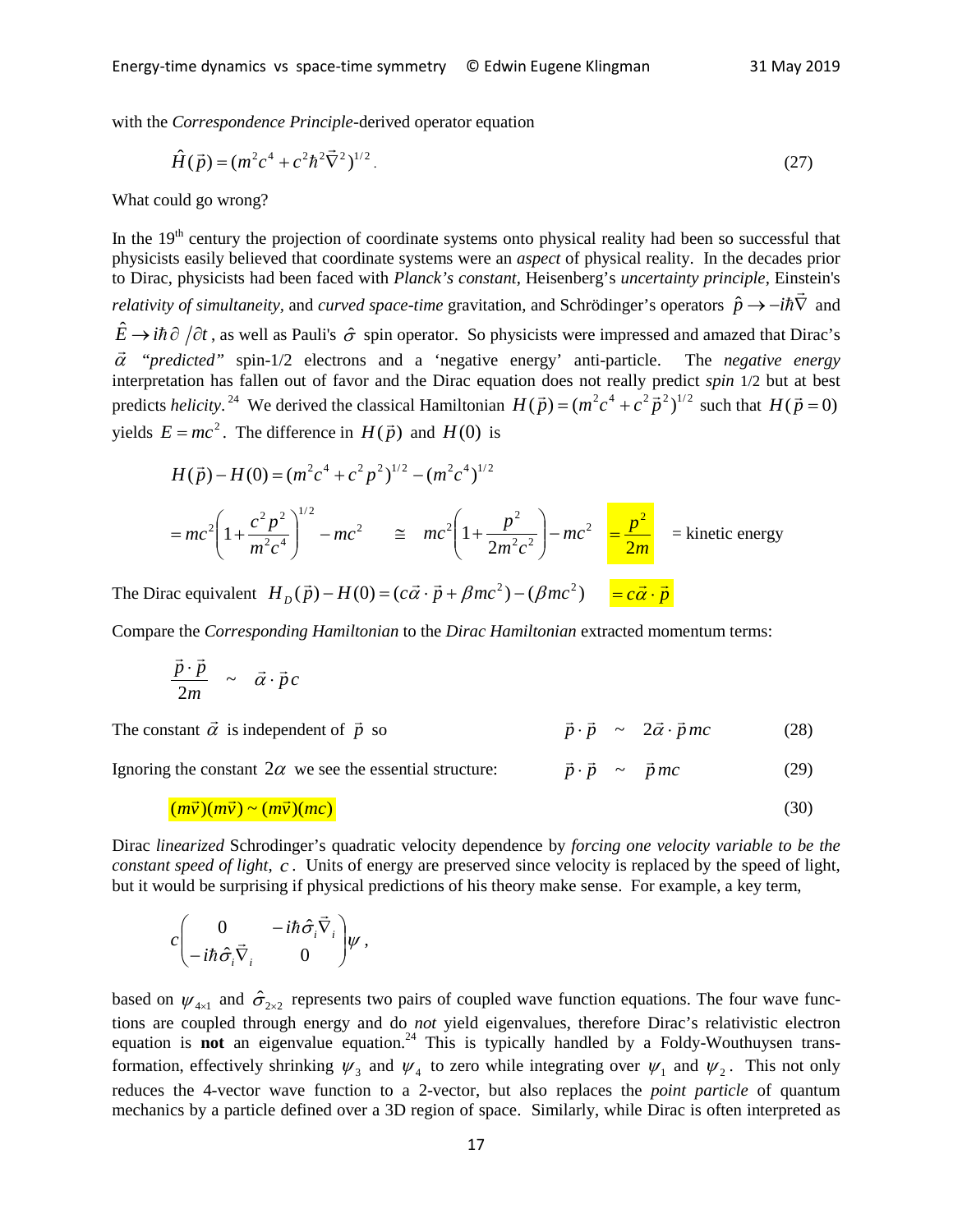describing two particles with 'spin', the non-eigenvalue equation supports only *helicity*, which is a describing two particles with spin, the non-eigenvalue equation supports only *neticity*, which is a *handedness* (left or right) associated with the momentum  $\vec{p}$ . Instead of *spin* the Hamiltonian  $\hat{H}(\vec{p}) = -c\vec{\alpha} \cdot \vec{p} - \beta mc^2$  commutes with Hermitian helicity operator <sup>24</sup> *s*( $\vec{p}$ ):

$$
s(\vec{p}) = \frac{\vec{\Sigma} \cdot \vec{p}}{|\vec{p}|} \quad \text{where} \quad \Sigma = \begin{bmatrix} \hat{\sigma} & 0 \\ 0 & \hat{\sigma} \end{bmatrix} . \tag{31}
$$

These *structural* issues do not much bother believers in quantum field theory derived from Dirac's equation. But there are also *physical* predictions. Kauffmann<sup>8</sup> uses Heisenberg's equation of motion  $\vec{x} = [\vec{x}, \hat{H}]$  to take the time derivative of position  $\vec{r}$  based on Dirac's Hamiltonian  $H_D$ :

$$
\dot{\vec{r}} = \left(\frac{-i}{\hbar}\right) [\vec{r}, \hat{H}_D(\vec{p})] = \left(\frac{-i}{\hbar}\right) [\vec{r}, c\vec{\alpha} \cdot \vec{p} + \beta mc^2]
$$
\n(32)

Since  $\beta mc^2$  commutes with  $\vec{r}$  the contribution is zero, hence

$$
[\vec{r}, c\vec{\alpha} \cdot \vec{p}]\psi = \vec{r}c\vec{\alpha} \cdot \vec{p}\psi - c\vec{\alpha} \cdot \vec{p}\vec{r}\psi.
$$

When operator  $\hat{p} \sim \vec{\nabla}$  is used,  $\hat{p}$  operates on everything to its right:

$$
c\vec{\alpha} \cdot \hat{p}(\vec{r}\,\psi) = c\vec{\alpha} \cdot (\vec{\nabla}\vec{r})\psi + \vec{r}c\vec{\alpha} \cdot (\vec{\nabla}\,\psi)
$$

The last term cancels the first in the equation above and  $(\vec{\alpha} \cdot \vec{\nabla})\vec{r} = (\alpha_1, \alpha_2, \alpha_3) = \vec{\alpha}$  leaving

$$
\dot{\vec{r}} = [\vec{r}, c\vec{\alpha} \cdot \hat{p}] = c\vec{\alpha}
$$
\n(33)

If we define the particle speed  $v = |\dot{\vec{r}}| = |\vec{v}| = \sqrt{\vec{v} \cdot \vec{v}}$  then

$$
v = |\dot{\vec{r}}| = c\sqrt{\vec{\alpha} \cdot \vec{\alpha}} = c\sqrt{3}
$$
\n(34)

In other words Dirac's *space-time symmetric Hamiltonian* describes a free particle whose speed is  $\sim$  1.7 times the speed of light. No text books point out this relativistically impossible consequence of Dirac's relativistic Hamiltonian that violates the *Correspondence Principle* in order to enforce *space-time symmetry* and *Lorenz covariance* on quantum mechanics. Taking the next time derivative of position shows that *the acceleration of a particle at rest is astronomically great:*  $\ddot{\vec{r}} = 2\sqrt{3}mc^3/\hbar \sim 10^{28} g$ 

Is it surprising that replacing  $p^2 = \vec{p} \cdot \vec{p}$  with  $\vec{\alpha} \cdot \vec{p}$  alters the relation between velocity and momentum? Dirac noted: "*the x*<sub>1</sub> *-component of the velocity is*  $\dot{x}_1 = [x_1, H] = c\alpha_1$ ." Having specified  $\alpha_1 = 1$  he states:

*"This result is rather surprising, as it means an altogether different relation between velocity and momentum from what one has in classical mechanics… a measurement of a component of the velocity of the free electron is certain to lead to the result*  $+c$ ."

Most textbooks ignore the problem, with exceptions like L.I. Schiff, who states <sup>43.328</sup> that

*"Thus the eigenvalues of the velocity component are*  $\pm c$ *."*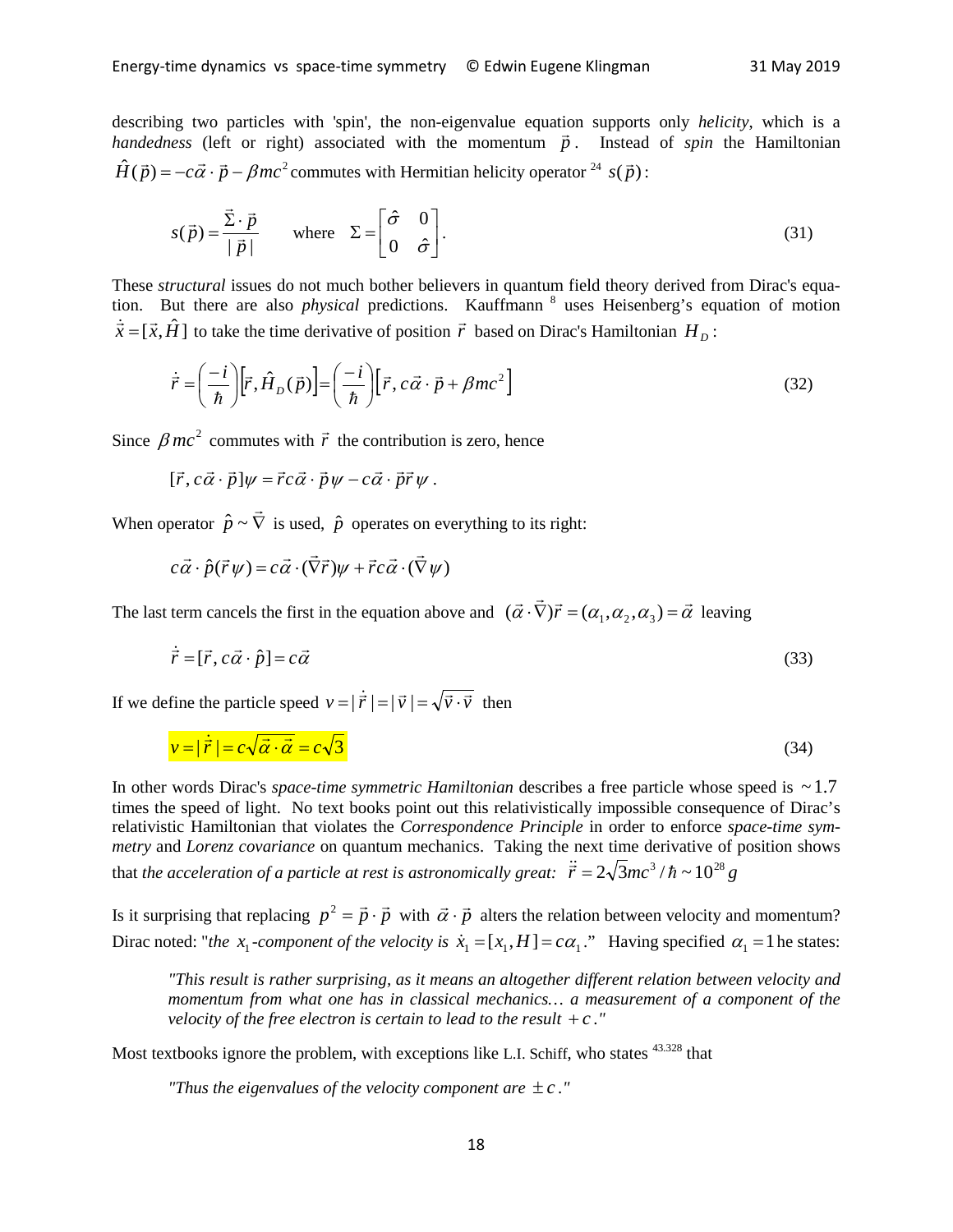When Feynman famously declared that no one understood quantum mechanics, he gave cover to physicists who agree with Feynman that Dirac "*simply guessed*" the equation for the *"correct laws for relativistic quantum mechanics"*. Yet Dirac's Hamiltonian for the free particle produces nonsense: velocity unrelated to momentum, velocity exceeding speed of light, not a valid eigenvalue equation, no spin but helicity, and *averaged spin* over integrated regions under the Foldy-Wouthuysen transformation. Each of these is unphysical in a different way, yet physicists act as if together they somehow make sense!

Since physicists are more interested in particles interacting with fields, we ask how Dirac's Hamiltonian handles such interactions. From nonrelativistic quantum mechanics physicists were accustomed to adding the four-vector electromagnetic gauge potential  $A^{\mu} = (\phi, \vec{A})$  to the momentum

$$
\frac{p^2}{2m} \Rightarrow \frac{1}{2m} \left( \vec{p} - \frac{e}{c} \vec{A} \right)^2 + e\phi \tag{35}
$$

so Dirac made the obvious modifications to his relativistic Hamiltonian:

$$
c\vec{\alpha} \cdot \vec{p} \Rightarrow c\vec{\alpha} \cdot \left(\vec{p} - \frac{e}{c}\vec{A}\right) + e\phi. \tag{36}
$$

Based on  $H_{p}(\vec{p}) = c\vec{\alpha} \cdot \vec{p} + \beta mc^2$  we obtain the wave function equation

$$
(E + c\vec{\alpha} \cdot \vec{p} + \beta mc^2)\psi = 0
$$
\n(37)

and the operator equation

$$
(i\hbar\frac{\partial}{\partial t} - i\hbar c\vec{\alpha}\cdot\vec{\nabla} + \beta mc^2)\psi = 0
$$

Thus when electromagnetic potentials are included <sup>43.329</sup>

$$
(E - e\phi + \vec{\alpha} \cdot (c\vec{p} - e\vec{A}) + \beta mc^2)\psi = 0.
$$

The goal is to produce a form similar to Shiff's eq(42.10) and this is achieved by multiplying on the left by

$$
[E - e\phi - \vec{\alpha} \cdot (c\vec{p} - e\vec{A}) - \beta mc^2]
$$

to obtain (38)

$$
[(E-e\phi)^2-[\vec{\alpha}\cdot(c\vec{p}-e\vec{A})]^2-m^2c^4+(E-e\phi)\vec{\alpha}\cdot(c\vec{p}-e\vec{A})-\vec{\alpha}\cdot(c\vec{p}-e\vec{A})(E-e\phi)]\psi=0.
$$

The next step is to expand the second term and we do so using the  $\vec{\sigma}$  sub-matrix of  $\vec{\alpha}$  and replacing the momentum term  $(c\vec{p} - e\vec{A})$  with  $\vec{B}$  or  $\vec{C}$ . These are expanded via [*geometric algebra bivector identity*]:

$$
(\vec{\sigma} \cdot \vec{B})(\vec{\sigma} \cdot \vec{C}) = \vec{B} \cdot \vec{C} + i\vec{\sigma} \cdot (\vec{B} \times \vec{C})
$$
\n(39)

and the relation

$$
(c\vec{p} - e\vec{A}) \times (c\vec{p} - e\vec{A}) = -ce(\vec{A} \times \vec{p} + \vec{p} \times \vec{A}).
$$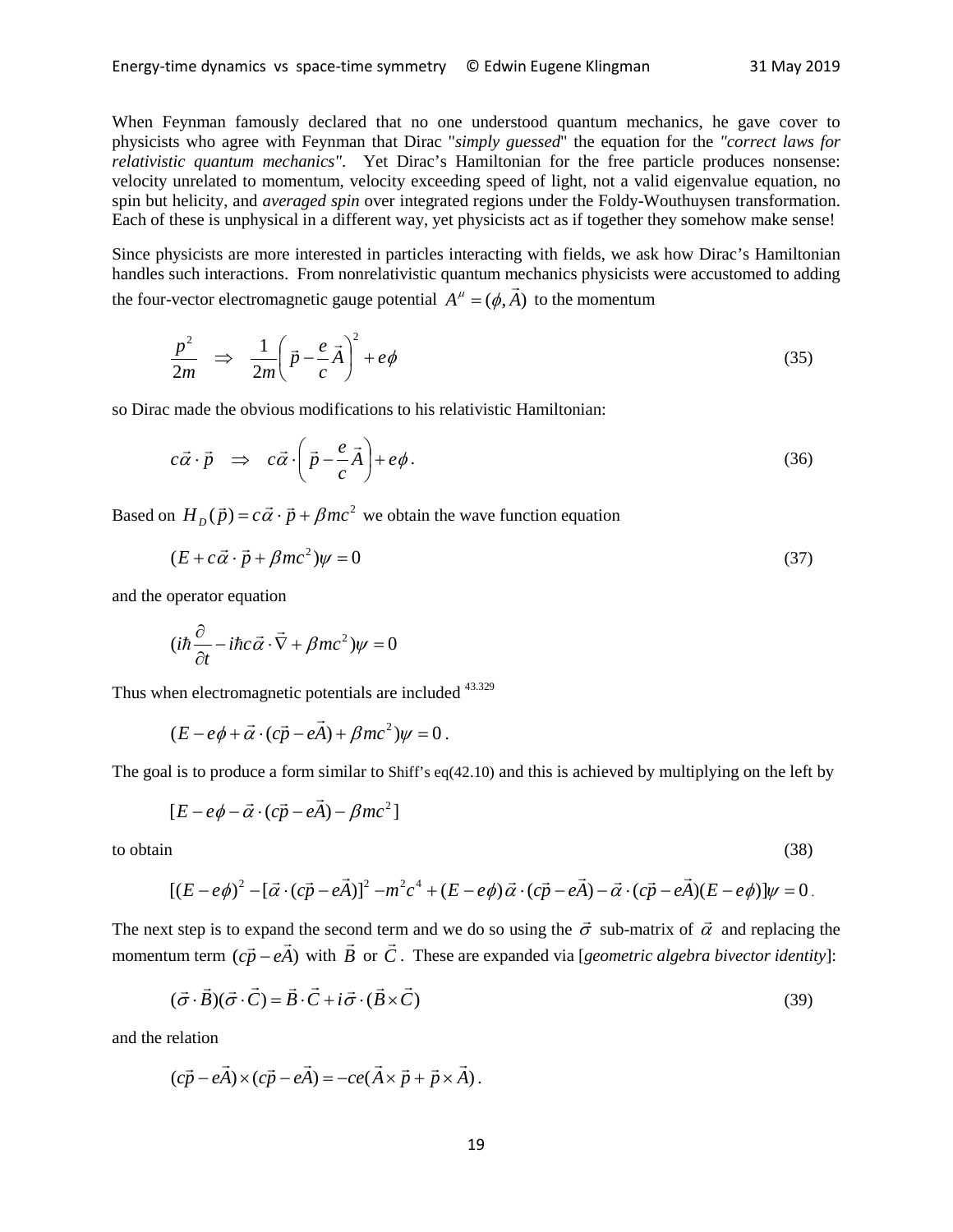The magnetic field  $\vec{B} = \vec{\nabla} \times \vec{A}$  therefore using  $\vec{p} = -i\hbar \vec{\nabla}$  this expression becomes  $-ce(\vec{p} \times \vec{A}) = ie\hbar c\vec{B}$ . From the above we obtain

$$
[\vec{\alpha} \cdot (c\vec{p} - e\vec{A})]^2 = (c\vec{p} - e\vec{A})^2 - e\hbar c\vec{\sigma} \cdot \vec{B}.
$$

The last two operators in the above wave function equation reduce to  $\vec{i}$  *iehc*  $\vec{\alpha} \cdot \vec{E}$  where  $\vec{E}$  is the electric

field: 
$$
\vec{E} = -\frac{1}{c} \frac{\partial \vec{A}}{\partial t} - \vec{\nabla} \phi
$$
.

The resultant wave function equation is

$$
[(E - e\phi)^2 - (c\vec{p} - e\vec{A})^2 - m^2c^4 + e\hbar c\vec{\sigma} \cdot \vec{B} + ie\hbar c\vec{\alpha} \cdot \vec{E}]\psi = 0
$$
\n(40)

The  $\vec{\sigma} \cdot \vec{B}$  term is the Pauli spin term with the correct coefficients for the magnetic moment interacting with the local magnetic field. The *E* -field term does not appear in nonrelativistic equations but is *needed to preserve Lorentz invariance*. It arises from the smearing of the Foldy-Wouthysen transformation.

*Dirac then treats the fine structure of the energy levels of hydrogen*, 41.269 finding the formula for the discrete energy levels of the hydrogen spectrum first obtained by Sommerfeld working with Bohr's orbits.

*How does this make sense? If the Dirac equation for the free particle yields impossible velocity and obvious nonsense, how can the equation be used to treat the fine structure of hydrogen?*

Let us re-examine the last Dirac equation (40) above we see that *the first three terms are identical to the classical wave equation derived from our relativistic equation (10):*

$$
E^2 = c^2 p^2 + m^2 c^4.
$$

In other words, after imposing space-time symmetry "*as required by special relativity*" and exhibiting "*electron spin*" and "*negative energy anti-particles*" in terms of the free particle wave function, Dirac actually returns [quietly, with no hoopla] to the *quadratic spatial dependence* that "*corresponds to*" our *classical relativistic Hamiltonian.* Recall the bivector identity:  $(\vec{\sigma} \cdot \vec{B})(\vec{\sigma} \cdot \vec{C}) = \vec{B} \cdot \vec{C} + i \vec{\sigma} \cdot (\vec{B} \times \vec{C})$ . In actuality we can rewrite this  $(\vec{\sigma} \cdot \vec{B})(\vec{\sigma} \cdot \vec{C}) = (\vec{\sigma} \cdot \vec{\sigma})(\vec{B} \cdot \vec{C}) + i \vec{\sigma} \cdot (\vec{B} \times \vec{C})$  since  $\vec{\sigma} \cdot \vec{\sigma} = 1$  and the  $\alpha_i^2$ terms are identically one. If we return  $\vec{B} \rightarrow \vec{p}$  and  $\vec{C} \rightarrow \vec{p}$  we obtain:

$$
(\vec{\sigma} \cdot \vec{p})(\vec{\sigma} \cdot \vec{p}) = (\vec{\sigma} \cdot \vec{\sigma})(\vec{p} \cdot \vec{p}) + i \vec{\sigma} \cdot (\vec{p} \times \vec{p}) \Rightarrow \vec{p} \cdot \vec{p}.
$$

After obtaining nonsense results when forcing the equation to "conform to special relativity", Dirac After obtaining nonsense results when forcing the equation to comform to special relativity, Dirac quietly switches from the 'linear' Hamiltonian,  $c\vec{\alpha} \cdot \vec{p}$  back to the quadratic  $\vec{p} \cdot \vec{p}$  which, of course *corresponds to the classical relativistic Hamiltonian that we derived*, just as it is supposed to do!

Thus Dirac's free particle equation (20) based on *space-time symmetry* leads to exquisite nonsense, whereas his interaction formulation (40) corresponds to our *energy-time dynamics* Hamiltonian.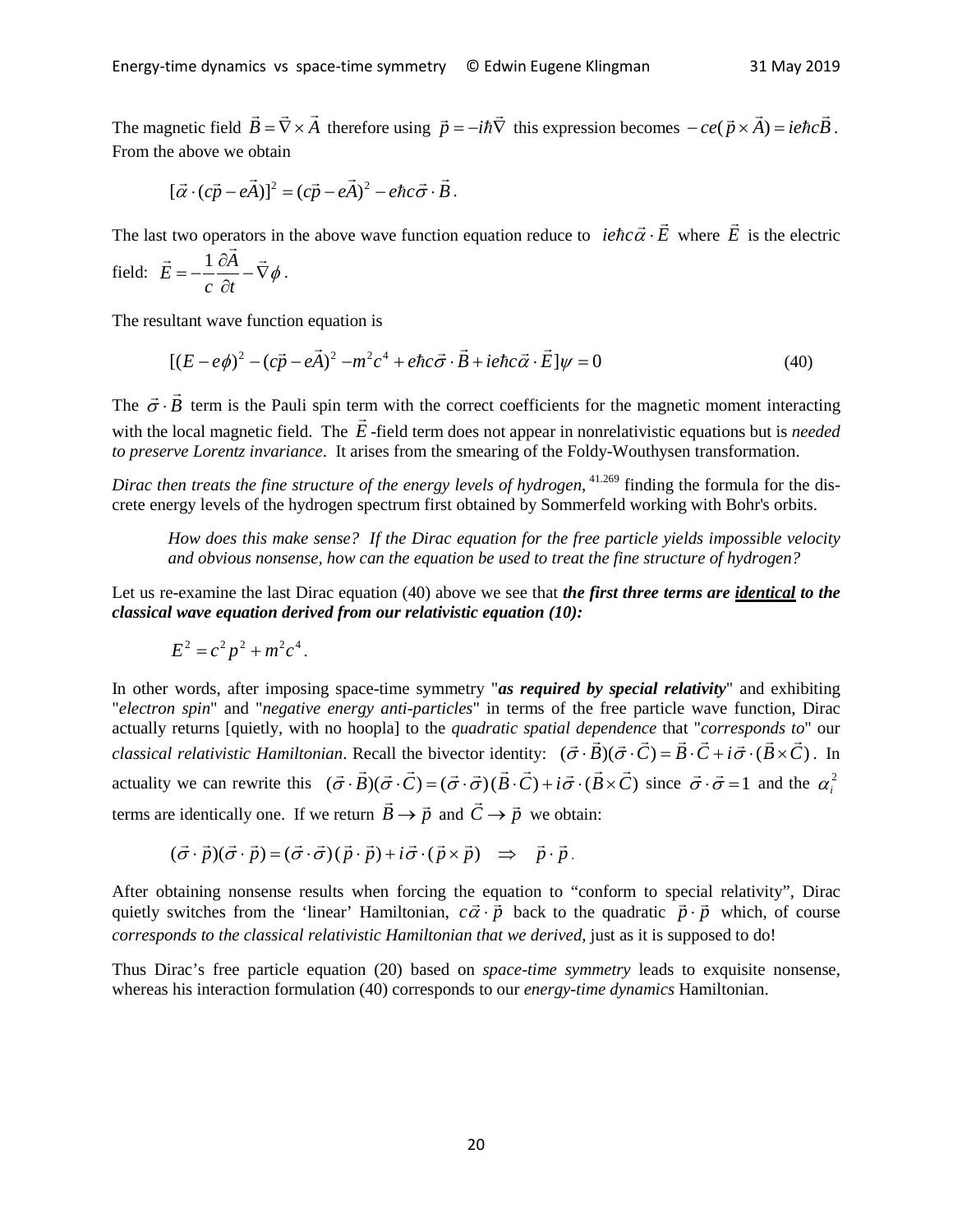## **The Quantum Photon**

Our energy-time theory of dynamics has led to quantum Hamiltonian  $\hat{H} = (m^2c^4 + |\vec{cp}|^2)^{1/2}$ . The fuss for a century has *been how to interpret the square root operator*; the obvious first choice is to square both sides. Schrödinger first took this approach, but the Klein-Gordon equation  $(\partial_{\mu} \partial^{\mu} - m^2) \psi = 0$ introduces extraneous solutions that gum up the works. For various reasons, Dirac chose a first-order Hamiltonian

$$
H_D \psi = (c\vec{\alpha} \cdot \vec{p} + \beta mc^2) \psi \tag{41}
$$

with anti-particles and no eigen-solutions, and leading to  $v = \sqrt{3}c$ . However, Dirac's interaction Hamiltonian restores the quadratic nature of the momentum-energy term (while 'retaining' the structure of  $\vec{\alpha}, \beta, \sigma$  etc.). A number of Dirac-type treatments of the photon exist, so we have these to compare to our energy-time theory of the photon. Photon mass is considered to be zero, however the photon field energy density will have a "mass density" equivalent. The continuum nature of the field, and the convective-derivative nature of quantum energy-momentum operators  $\hat{p} = -i\hbar \vec{\nabla}$  and  $E = i\hbar \partial_t$  almost guarantee that continuity equations associated with mass/energy-density flows will preserve the requisite Born "probability density" rules so thoroughly explored by Kobe, Kiesling, Sebens. <sup>46,47,48</sup> We define the energy density function  $\psi = (\vec{E} \cdot \vec{E} + \vec{B} \cdot \vec{B})^{1/2}$  such that

$$
\tilde{\psi}\psi = E^2 + B^2. \tag{42}
$$

The zero-mass relativistic photon Hamiltonian,  $H = c\sqrt{\hat{p}^2}$  is written

$$
i\hbar \frac{\partial \psi}{\partial t} = c\sqrt{(-i\hbar \vec{\nabla})^2}\psi
$$

We rewrite the time-dependent Hamiltonian, operating on the energy function  $\psi$  as

$$
\left(i\hbar\partial_t - c\sqrt{(-i\hbar\vec{\nabla})^2}\right)\psi = 0
$$

We next define the correlate,  $\left(i\hbar\partial_{t} + c\sqrt{(-i\hbar\vec{\nabla})^{2}}\right)$  and construct the product

$$
\left(i\hbar\partial_{t} + c\sqrt{(-i\hbar\vec{\nabla})^{2}}\right)\left(i\hbar\partial_{t} - c\sqrt{(-i\hbar\vec{\nabla})^{2}}\right)\psi = 0
$$

to obtain

$$
-\hbar^2 \left[\partial_t^2 - c^2 \nabla^2\right] \psi = 0\tag{43}
$$

This second-order (massless Klein-Gordon) wave equation for the scalar energy density,  $E^2 + B^2$ Fins second-order (massless Kiell-Oordon) wave equal<br>supports gradients, but what of the actual fields,  $\vec{E}$  and  $\vec{B}$ ? Based on *geometric algebra*, we declare the supports gradients, but what of the actual fields,  $E$  and  $B$ ? Based on *geometric algebra*, we declare the magnetic field  $\vec{B}$  to be a *bivector*, defined in geometric algebra  $26.28$  as the directed area formed by rotating one vector into another:  $\vec{u} \wedge \vec{v} = -i(\vec{u} \times \vec{v})$ . The  $\vec{u} \times \vec{v}$  is the familiar *vector cross product*, which produces a vector orthogonal to the plane of  $\vec{u}$  and  $\vec{v}$ . The pseudo-vector *i* is the *duality* which operator, which transforms one geometrical algebra entity into another. In this case the vector cross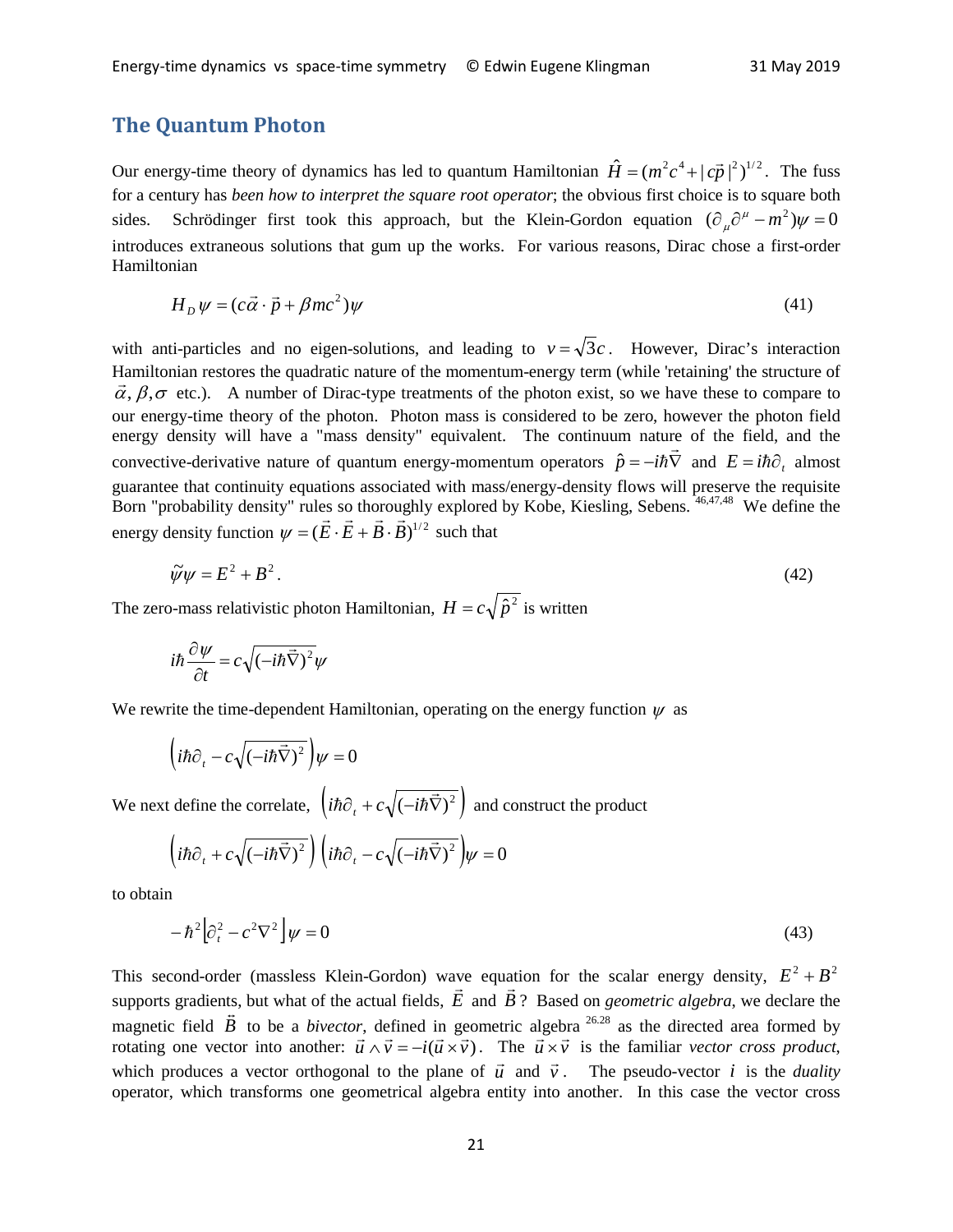product,  $\vec{u} \times \vec{v}$  is transformed by the duality operator *i* into the bivector  $\vec{u} \wedge \vec{v}$ . Multiply both sides of equation  $[\vec{u} \wedge \vec{v} = -i(\vec{u} \times \vec{v})]$  to obtain

$$
i(\vec{u} \wedge \vec{v}) = -(\vec{u} \times \vec{v}) = \vec{v} \times \vec{u} \,. \tag{44}
$$

Thus we can transform the *bivector* into a corresponding *vector* via the same duality operator, bringing new meaning to the '*Weber vector'*,

$$
\vec{\psi} = \vec{E} + i\vec{B} \tag{45}
$$

which is chosen and discussed in <sup>46,47,48</sup>. We find that the vector  $\vec{E}$  and the vector  $i\vec{B}$ are of the same type and can be operated on jointly. If we define  $\tilde{\vec{w}} = \vec{E} - i\vec{B}$  we find

$$
\widetilde{\vec{\psi}}\vec{\psi} = E^2 + B^2
$$
 = energy density

The energy density (normalized) represents the probability density in the Born interpretation, and other authors analyze this correspondence in detail. Our immediate interest is in replacing Kauffmann's additions analyze this correspondence in detail. Our immediate interest is in replacing Kaurinianiis<br>invented Hermitian field operator  $B^+$  with  $\ddot{B}$  such that his *polar-axial conjugation* transforms  $\vec{B}$  from an axial transverse vector to a polar transverse vector that mimics  $\vec{B}$  itself "*as closely as possible*...": <sup>45</sup>

$$
B^+ = (-\nabla^2)^{-1/2} \vec{\nabla} \times \vec{B} , \qquad \text{with Hermitian property } [B^+]^+ = B . \qquad (46)
$$

We let  $B^+ = \vec{B}$  and factor duality operator *i* from both sides to obtain  $\vec{B} = (-\nabla^2)^{-1/2} \vec{\nabla} \times \vec{B}$ , which implies that

$$
(-\nabla^2)^{-1/2} = (\vec{\nabla} \times)^{-1}
$$

and, inverted, we obtain

$$
\left(-\nabla^2\right)^{1/2} = \vec{\nabla} \times. \tag{47}
$$

The Hamiltonian operator that will operate on the  $\vec{E}$  and  $i\vec{B}$ fields to describe massless photon,  $m = 0$ 

$$
\hat{H} = (m^2 c^4 + c^2 \hat{p}^2)^{1/2} \implies \hbar c \sqrt{(-\vec{\nabla}^2)}
$$

It should perhaps not be surprising that the *square-root Hamiltonian*, *a mystery for a century*, is defined differently for different entities:

$$
\hbar c \sqrt{(-\vec{\nabla}^2)} \psi_{scalar} = i\hbar \vec{\nabla} \psi_{scalar}
$$
\n(48a)

$$
\hbar c \sqrt{(-\vec{\nabla}^2)} \vec{\psi}_{vector} = i\hbar \vec{\nabla} \times \vec{\psi}_{vector}
$$
\n(48b)

Kauffmann<sup>45</sup> has explored the *Energy-time square root Hamiltonian*  $\hat{H} = (m^2c^4 + |\vec{cp}|^2)^{1/2}$ , including for zero-mass particles,  $m = 0$ , wherein the *Hamiltonian* reduces to:  $\hat{H} = hc(-\nabla^2)^{1/2}$ .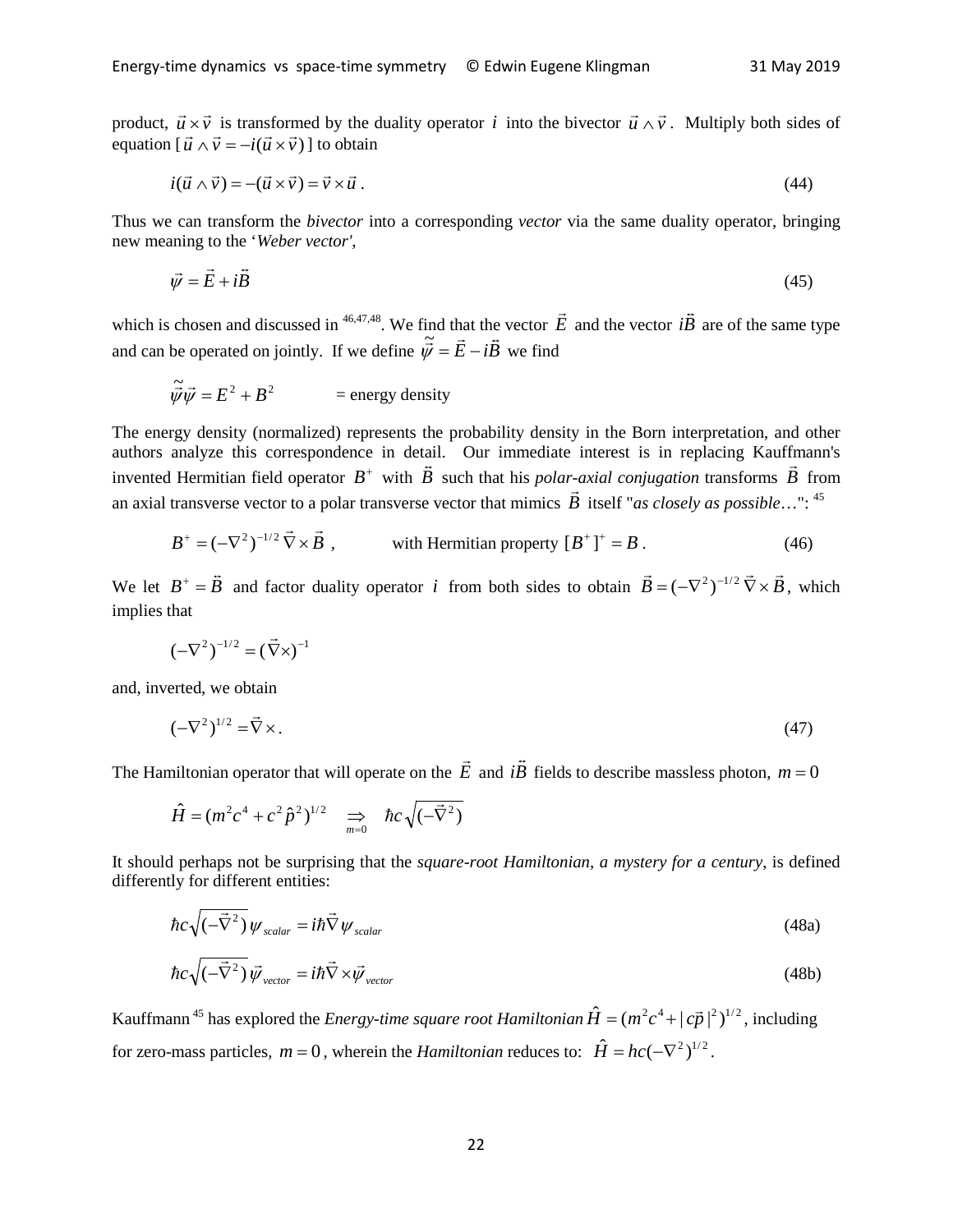We formulate the four-vector operator representing a pair of coupled wave equations for the Weber vector

$$
H = \begin{vmatrix} 0 & -i\hbar \partial_t \\ \hbar c \vec{\nabla} \times & 0 \end{vmatrix}
$$
 (49)

and the wave-function based on two transverse fields:

$$
\vec{\psi} = \begin{pmatrix} \vec{\psi}_+ \\ \vec{\psi}_- \end{pmatrix} \equiv \begin{pmatrix} \vec{E} + i\vec{B} \\ \vec{E} - i\vec{B} \end{pmatrix}
$$
 (50)

such that

$$
H\vec{\psi} = \begin{vmatrix} 0 & -i\hbar \partial_t \\ \hbar c \vec{\nabla} \times & 0 \end{vmatrix} \begin{pmatrix} \vec{\psi}_+ \\ \vec{\psi}_- \end{pmatrix} = \begin{pmatrix} -i\hbar \dot{\vec{\psi}}_- \\ \hbar c \vec{\nabla} \times \vec{\psi}_+ \end{pmatrix}
$$
(51)

Let  $tr(H\vec{\psi}) = 0$  to obtain  $-i\hbar \vec{E} - \hbar \vec{B} = \hbar c \vec{\nabla} \times \vec{E} + i\hbar c \vec{\nabla} \times \vec{B}$ . (52)

We group real and imaginary terms to obtain

$$
\begin{bmatrix} -\dot{\vec{E}} = c\vec{\nabla} \times \vec{B} \\ \dot{\vec{B}} = c\vec{\nabla} \times \vec{E} \end{bmatrix}
$$
 Maxwell's source free equations. (53)

Thus from our relativistic *Energy-time Hamiltonian* we derive the Schrödinger equation for two coupled transverse fields that propagate at the speed of light as massless particles. The corresponding quantum Hamiltonian and massless photon formulation yields *Maxwell's source-free equations*. Observe that the quantum of action vanishes in the Schrödinger equation yielding a classical field theory of the continuum.

When 4D space-time is partitioned into 3D+1; the 3D and the 1D do *not* rotate into each other. The *split* is formulated in terms representing energy and momentum  $E, \vec{p}$ ,  $\vec{p}$  which contain relativistic mass  $m = \gamma m_0$ associating inertial factor γ with each term in the four momentum: { *energy, momentum* }. So 4D gauge physics does *not* require belief in (or even the concept of) multiple time dimensions of special relativity: <sup>20</sup>

*"The belief that space-time actually described reality has led to numerous misconceptions about the nature of space and time. These are distinct phenomena, and are not fused into some 4D-entity."*

The four-vector formulation of gauge theory is compatible with our energy-time dynamics derivations:

$$
\{E, \vec{p}\} \qquad \{\partial/\partial t, \vec{\nabla}\} \qquad \{ \phi_q, \vec{A} \} \qquad \{ \phi_m, \vec{v} \}
$$
\nClassical  
\n**Quantum**  
\n**Mechanics**  
\n**Mechanics**  
\n**Archanics**  
\n**Mathum**  
\n**Algectro-Gravito-**  
\n**Gravito-**  
\n**Magnetics**  
\n**Magnetics**  
\n**Imapetics**  
\n**Imapetics**  
\n**St** $\sim p^2 \qquad (\partial/\partial t \sim \nabla^2) \qquad E \sim d\phi_q/dt \qquad G \sim d\phi_m/dt$   
\n**Br** $\sim \nabla \times A \qquad C \sim \nabla \times v$ \n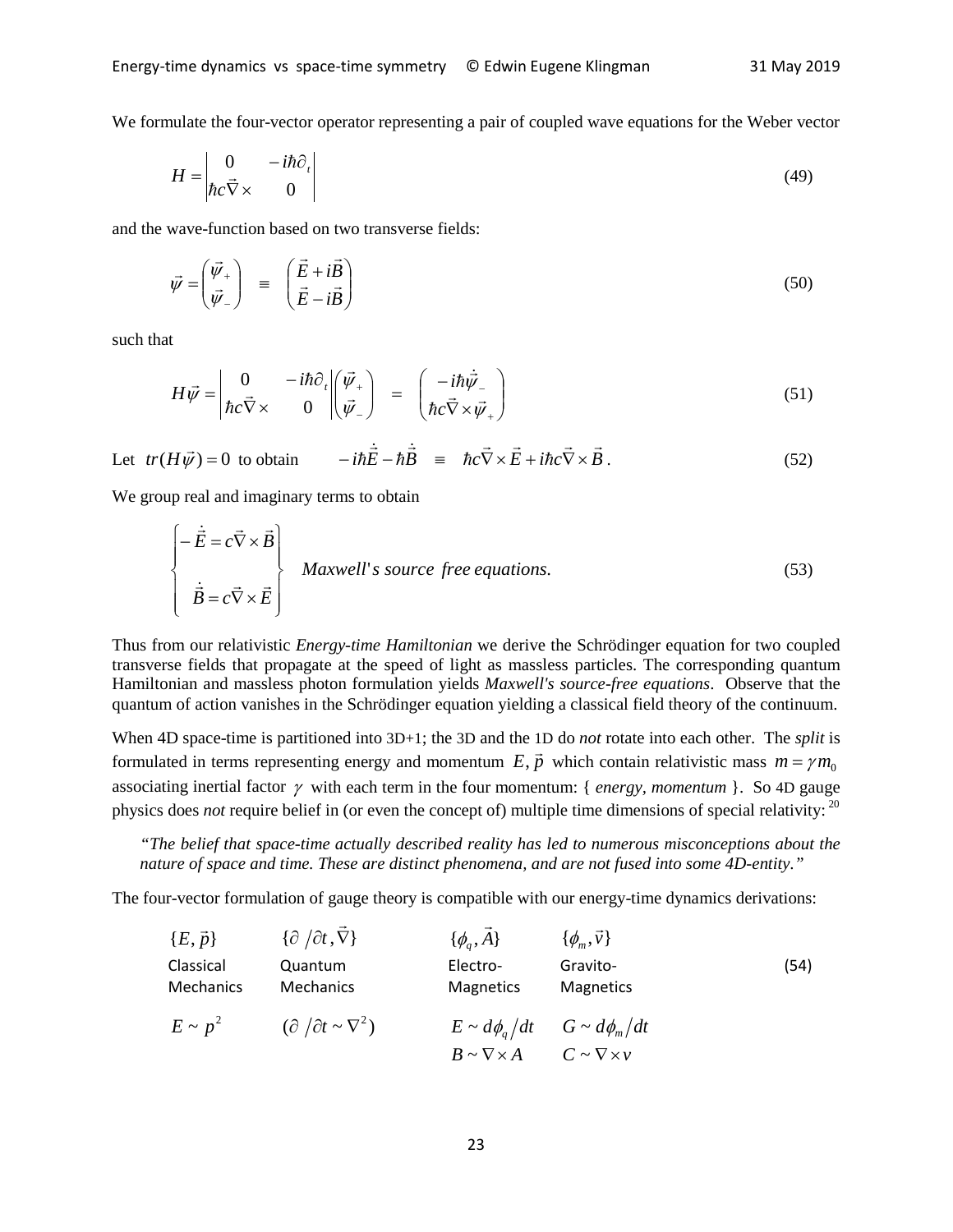# **Relativity of the four-vector electromagnetic potential**  $A^{\mu}(x^{\alpha})$

At this point let us ask ourselves, *what can account for "success" of special relativity in electrodynamics if the Maxwell-Hertz equations are actually Galilean invariant?* We assume the following:

- 1)  $m = \gamma m_0$ ,  $\vec{p} = m\vec{v}$ ,  $E = mc^2$ ,
- 2) Maxwell-Hertz electrodynamics equations are Galilean invariant.

If this is the case there are two implications:

- a) Maxwell-Hertz does not specify mass, so *the* γ *-factor should not enter into electrodynamics*.
- b) Maxwell-Hertz is Galilean invariant, so *the* γ *-factor should not enter into electrodynamics*.

But we know that γ very much enters into relativistic electrodynamics. *To what end?* We examine this by analyzing typical treatments of *'Relativity and Electromagnetism'*. Although Einstein claimed that Lorentz transformation is *required* by the Maxwell-Hertz equations, he unfortunately used Hertz's electrostatic equations. When Hertz's electro-dynamic equations are used, the Maxwell-Hertz equations *are* Galilean invariant. It is a fact<sup>3</sup> that Maxwell-Hertz equations *are* Galilean invariant, and do not require Lorentz as Einstein claimed. There seems to be no case wherein it makes sense for electrodynamics to be both Galilean and Lorentz invariant. Kauffmann<sup>38</sup> considers the Lorentz case of electrodynamics:

$$
F^i = e\gamma(\vec{E} + \frac{\dot{\vec{r}}}{c} \times \vec{B})^i
$$
\n(55)

This of course is *the Lorentz force law expressed in 'proper time' via* γ .

I quote a paper from *the Department of Applied Mathematics and Theoretical Physics* at Cambridge U.:

*"To start, consider a bunch of positive charges +q moving along a line with speed +v and a bunch of negative charges −q moving in the opposite direction with speed −v as shown in the figure. If there is equal density, n, of positive and negative charges then the charge density vanishes while the current is*



 $I = 2nAqv$ 

*where A is the cross-sectional area of the wire. Now consider a test particle, also carrying charge q, which is moving parallel to the wire with some speed u. It doesn't feel any electric force because the wire is neutral, but we know it experiences a magnetic force. Here we will show how to find an expression for this force without ever invoking the phenomenon of magnetism.*

*The trick is to move to the rest frame of the test particle. This means we have to boost by speed u. The usual addition formula tells us that the velocities of the positive and negative charges now differ, given by (Lorentz law of velocity addition)*

$$
v_{\pm} = \frac{v \mp u}{1 \mp uv/c^2}
$$

*But with the boost comes a Lorentz contraction which means that the charge density changes. Moreover, because the velocities of positive and negative charges are now different, this will mean that, viewed from the rest frame of our particle, the wire is no longer neutral. [To see how*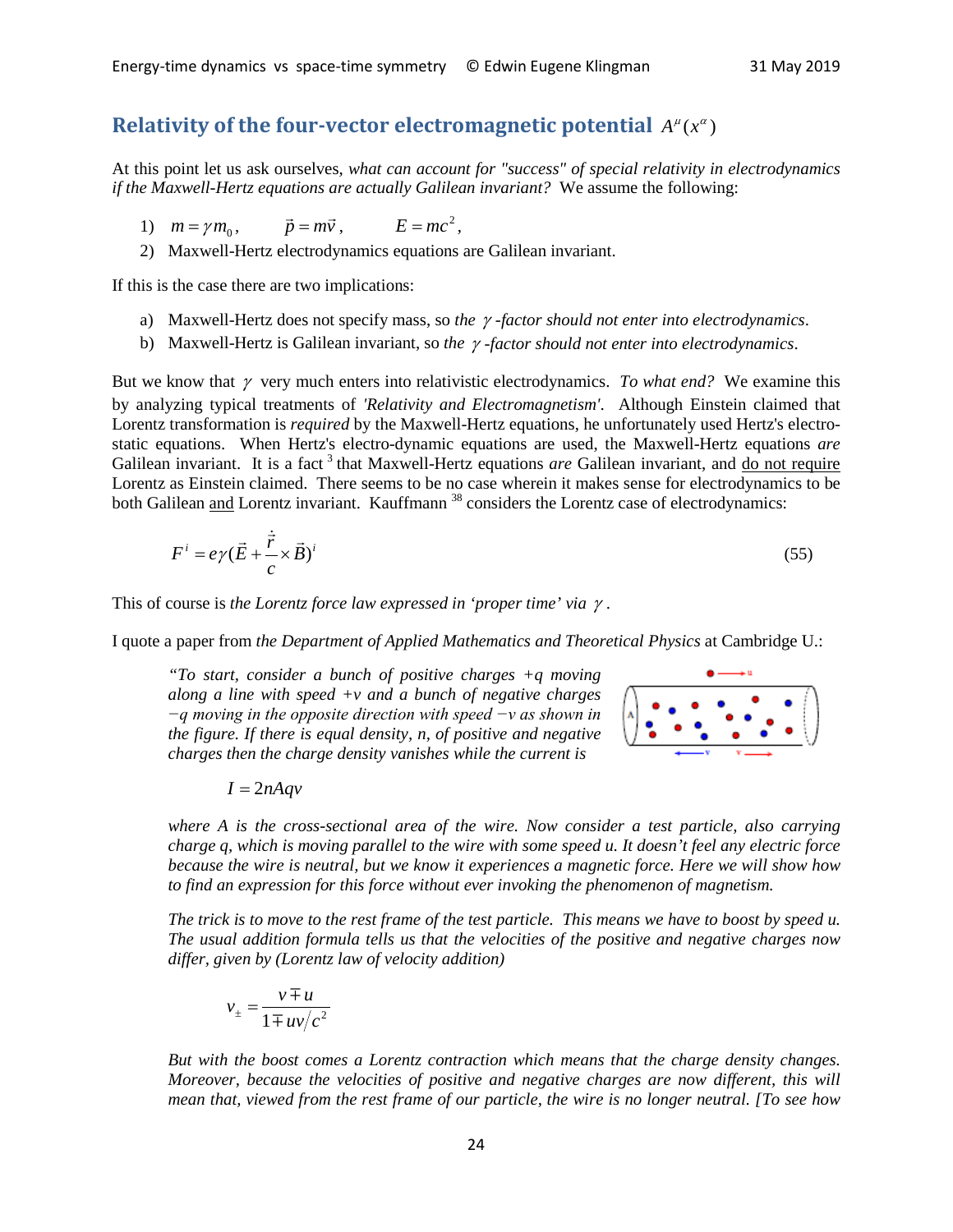*this works ] we'll introduce*  $n_0$ , the density of charges when the particles in the wire are at rest. *Then the charge density in the original frame is*

$$
\rho = qn = \gamma(v)qn_0
$$

In this frame the wire is neutral because the positive and negative charges travel at the same *speed, albeit in opposite directions. However, in our new frame, the charge densities are*

$$
\rho_{\pm} = q n_{\pm} = q \gamma(v_{\pm}) n_0 = \left(1 \mp \frac{uv}{c^2}\right) \gamma(u) \gamma(v) q n_0.
$$

*At this point these values get plugged into the expression for an electric field derived from the charge density and* 

"*this [result] precisely agrees with the Lorentz force law…"*

A detailed treatment of *the same problem* is in <sup>40.122</sup> who earlier derived  $m = \gamma m_0$ , and next treats current as  $\vec{j} = \gamma \vec{j}_0$ . This is not derived, but *claimed* because *length contraction* does not change conserved charge, but *does* change charge density.

Schwartz<sup>40.123</sup> claims "*there must be a "magnetic field"*..." on the basis that Lorentz invariance implies a vector potential. Of course Maxwell-Hertz equations (*our starting point*) are formulated *in terms of* the magnetic field, but Schwartz pretends that these equations, derived from experiments and preceding special relativity, actually derive from Lorentz. To do so he reverts to electrostatics. From the change in charge density, he assumes a corresponding change in current density,  $\vec{j}' = \gamma \vec{j}$ , then generalizes the laws of electrostatics by introducing 4-vector potential  $A_\mu$  corresponding to the 4-vector current  $j_\mu$  such that

$$
\sum_{\nu=1}^{4} \frac{\partial^2 A_{\mu}}{\partial x_{\nu}^2} = -4\pi j_{\mu}
$$

He then rewrites  $\vec{E} = -\vec{\nabla}\phi$  as  $-iE_v = \frac{\partial A_4}{\partial x_v}$   $(v = 1,2,3)$ ν <sup>ν</sup> *x*  $iE_v = \frac{\partial A_v}{\partial x}$ 

and states that *the three components of electric field are really elements of the second rank tensor in 4D space*. Up to this point Schwartz has 'deduced' the above from Coulomb's law and conservation of charge (*not density!*) under Lorentz transformation, but next he invokes God to deal with the problem of only six independent components when a second rank tensor in 4D implies up to sixteen possible independent components. God solved this problem for Schwartz by choosing the anti-symmetric tensor

$$
F_{\mu\nu} = \left(\frac{\partial A_{\nu}}{\partial x_{\mu}} - \frac{\partial A_{\mu}}{\partial x_{\nu}}\right)
$$

which leads, after transformation by Lorentz, to terms of the form

$$
F' = -i\gamma (E_x - \beta B_z) \tag{56}
$$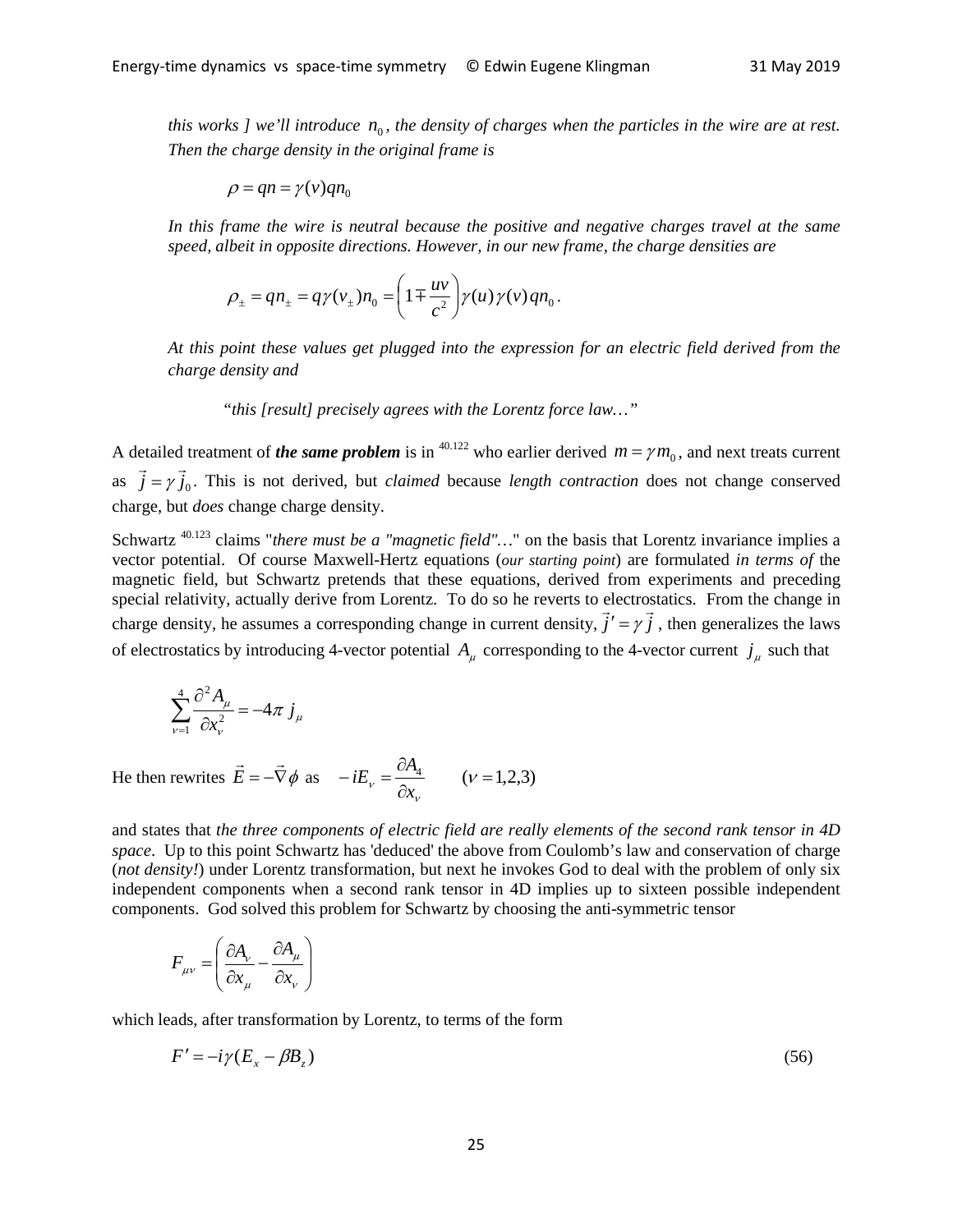where  $\gamma = (1 - v^2/c^2)^{-1/2}$  and  $\beta = v/c$  and the component of either  $\vec{E}$  or  $\vec{B}$  along the direction of relative motion remains unchanged. Of course, in the end, Schwartz ends up with the same result as DAMTP, which is the proper Lorentz force

$$
\frac{d\vec{p}}{d\tau} = q\gamma(\vec{E} + \frac{\vec{v}}{c} \times \vec{B}).
$$
\n(57)

After all of the convoluted transformations and appeals to God, *we end up by invoking the same relation between*  $d\tau$  *and dt from the energy-time theory of physics:*  $dt/d\tau = \gamma$  *which yields* 

$$
\gamma \frac{d\vec{p}}{dt} = q\gamma (\vec{E} + \frac{\vec{v}}{c} \times \vec{B})
$$
\n(58)

*Lo and behold*, **the** γ **'s cancel on both sides** and *the relativistic Lorentz force equation* is exactly the same as the non-relativistic force equation,

$$
\frac{d\vec{p}}{dt} = q(\vec{E} + \frac{\vec{v}}{c} \times \vec{B})
$$
\n(59)

just as *energy-time theory* predicts: if the  $\gamma$  factor is associated only with mass, not velocity, then, since electromagnetics is based on charge, not on mass, there is no reason at all to expect any  $\gamma$ -factor in electrodynamics. If it did show up it would be incompatible with the fact that *the Maxwell-Hertz electrodynamic equations are Galilean invariant!*

#### **Applying Relativity to Electrodynamics**

We can pretend that multiple time dimensions exist, attached (by the physical speed of light) to any arbitrary velocity of a coordinate system, or we can derive the inertial factor  $\gamma$  that applies to mass,  $m = \gamma m_0$ , but not velocity, based on absolute time and real physical inertial clocks instead of Einstein's imaginary massless 'perfect' clocks. In our physical world, *real clocks have mass and count oscillations*, such that when the oscillating system gains inertial mass  $m = \gamma m_0$ , the inertia resists the (always present) restoring force and hence 'runs slower'. For those forced by faith to apply Lorentz everywhere, the approach is to

- 1) Assume the velocity addition law (elsewhere disproved)
- 2) Assume length contraction (nowhere proved)
- 3) Deduce changes in charge density (from step 2)
- 4) Appeal to God for correct anti-symmetry
- 5) Apply Lorentz transformation symmetry

and, after all these steps, to find out that

#### **"***there is absolutely no change in the basic Lorentz force law of electrodynamics***."**

This is the *expected* result from the perspective of energy-time theory.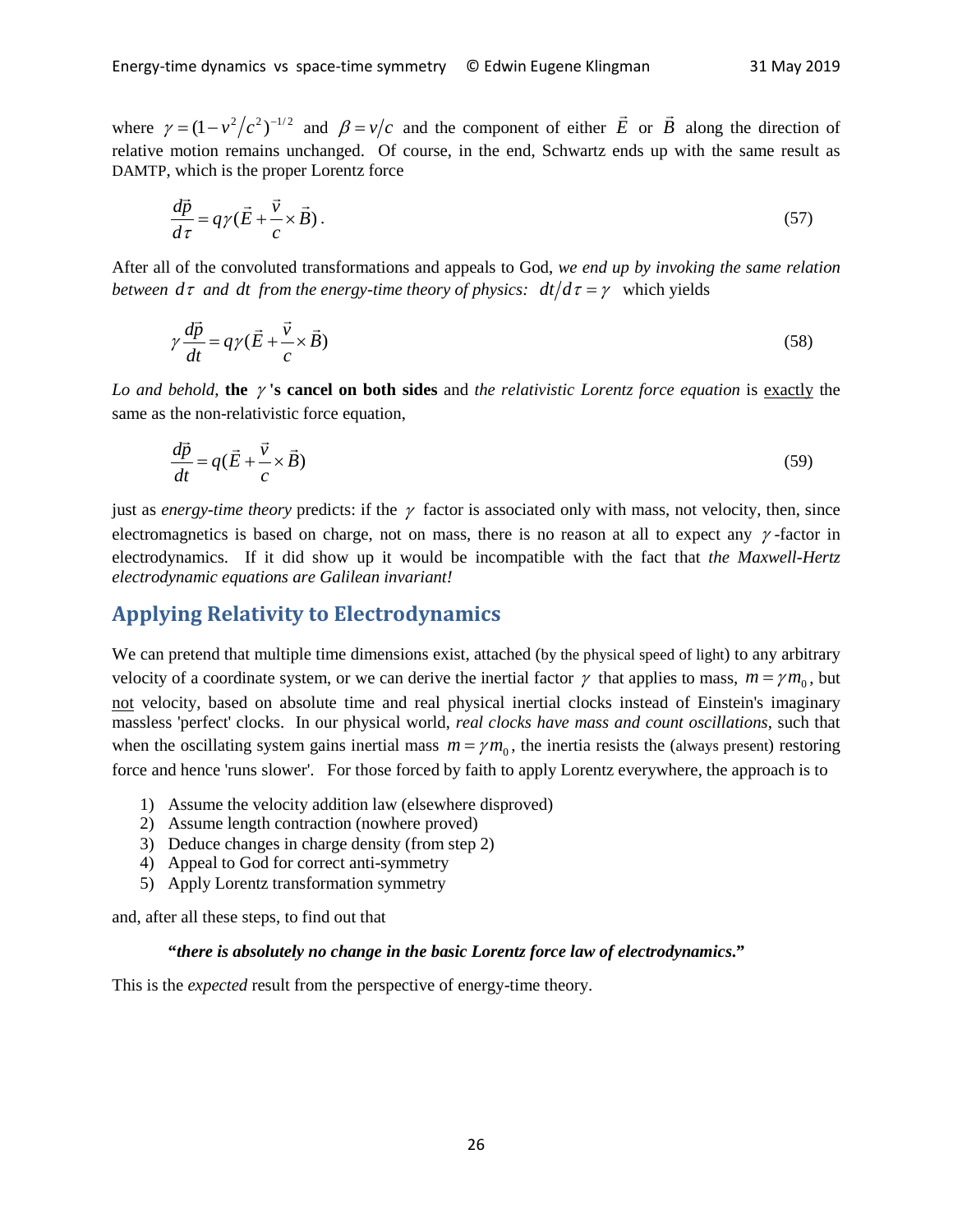# **Analysis**

While engaged in analyzing the way that false premises of special relativity play out in quantum relativistic field theories, one easily loses track of the basic issue. The basic issue is whether physical time is **absolute**, and *simultaneity is universal* (it's the same time everywhere!) or whether multiple times exist and simultaneity is relative. The energy-time interpretation of particle dynamics is compatible with universal time  $t' = t$  and with one universe and with dynamic systems whose energy characteristics are conjugate to time. Inclusion of gravity will bring back the reality of absolute space.

Einstein's step away from the natural world occurred as communist challenges to political reality arose. Communism's goal since has been to confuse thinking about reality in terms of absolutes; the **absolute** is associated with religion and attacked ferociously. Reactions to attack on the **absolute** range from *literary deconstruction* to *gender confusion*, and have been near catastrophic for religion, wherein the Absolute is core. Thus the mistakes have not been costless.

#### *The absolute space and time universe differs from the relational space-time of special relativity.*

We experience space and time, and this experience is the basis of our physical reality, not mathematical constructions that we project onto space and time as we experience them. In fact, space is a construct; we experience a *gravitational field* and project coordinate systems onto the field. The field is essential, and will never go away, but we imagine subtracting the field, and the abstraction remaining is 'space' with a coordinate system. Einstein: "*There is no space absent a field*." So the underlying quality of three-dimensions of movement is abstracted into a 3D "container", *space*, in which the physical world is situated. There is no physical correlate for *space* – it is a property of the field.

When Einstein added *another* 'space and time' to the classical 'space and time' he added "nothing" in reality. But his insane idea that universal time can be replicated and attached to every moving object is the basis of his theory of special relativity, and the space-time symmetry, anchored by light to every moving object, leads to nonsense predictions. Amazing that a century of nonsense is only now being exposed in conclusive fashion, and  $v = \sqrt{3}c$  is *conclusive*. Dirac's quantum field theory also leads directly to the '*worst mistake in the history of physics*', the  $10^{120}$  factor by which the virtual particle background energy differs from reality (as measured by gravity). In addition, the *Relativistic Quantum Field Theory* derived from Dirac also produces today's proton radius anomaly.

From Newton to 1900, the results obtained from projecting coordinates onto reality were so excellent that physicists truly believed that Nature actually *had* this mathematical structure. Thus when they started projecting *new* structures (Heisenberg's iso-spin, Pauli's  $SU(2)$   $\vec{\sigma}$ , Einstein's Lorentz symmetry, and projecting *new* structures (Heisenberg's iso-spin, Pauli's  $SU(2)$   $\vec{\sigma}$ , Einstein's Lorentz symmetry, and later symmetries such as SU(3) and 5d structures), physicists were accustomed to believing the structures actually represent physical reality. But geometry inflicts more symmetry on reality than physics warrants.

Einstein's Lorentzian theory is said to be about *the structure of space-time*. Technically, *space-time* is an abstraction, and does not really have a structure, but *two* space-time coordinate systems in motion impart enough "structure" to space-time for the twentieth century; it is actually "*the theory of two 4D-geometries in uniform relative motion*". The Lorentz group symmetry is **geometric**; it does **not** describe physical reality. There is no mass involved in the transformation, only  $\{x, y, z, t\}$ . Mass breaks the "no preferred" *frame" symmetry* and *applications of* γ *to velocity are in error*; γ is applied to mass as the *inertia factor* and calls for a new interpretation of relativistic physics; the *energy-time* interpretation.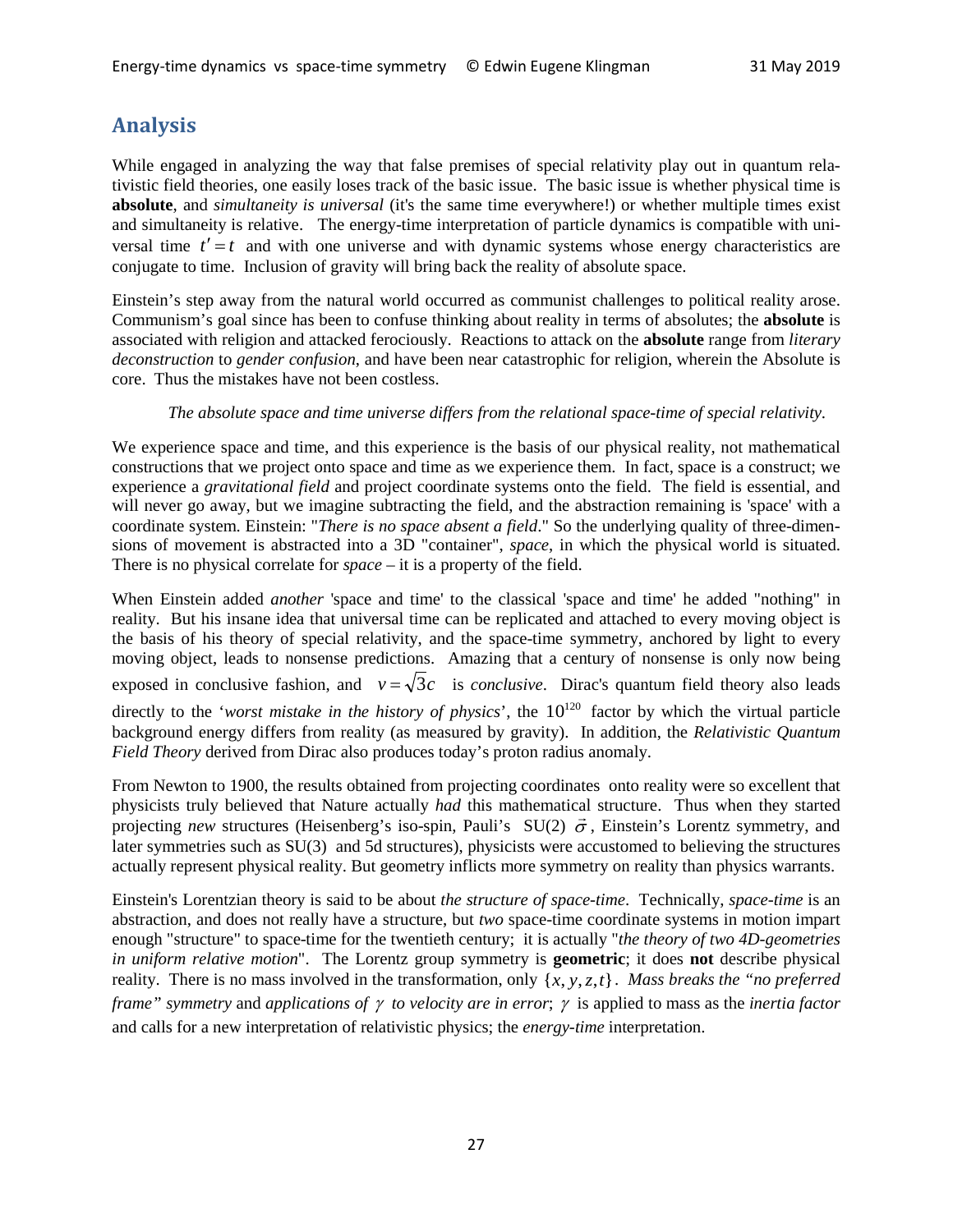#### **Lorentz over-constrains**

Lorentz forces the physics in any inertial frame (including our *one and only universe*) to preserve the symmetry associated with two 4D geometries. Universal time does not support two time dimensions and Lorentz enforces symmetries based on two time dimensions. The Lorentz symmetry group has an inverse  $L^{-1}(\vec{v}) = L(-\vec{v})$ , hence physics is *reversible* or 'two-way' in nature. In fact, physicists can "prove things" using Lorentz, most of which proofs are *algebraic*, not *numeric*. However, <sup>48</sup>

"…*a purely algebraic derivation of the relativistic wave equations for a particle is not capable of telling us anything about the object that satisfies those equations, beyond how that object should transform under Poincare transformations.*"

Lorentz imposes a structure allowing theories to transform from one inertial frame to another at will. This is almost too good to be true, so physicists almost worship Lorentz symmetry, and apply it religiously. Yet, if, as energy-time dynamics implies, *universal time is real*, the Lorentz transformation reduces to inertial factor  $\gamma = (1 - mv^2/mc^2)^{-1/2}$  and Galilean motion. We proceed to define a relativistic energy:

 $E = (m^2 c^4 + |c\vec{p}|^2)^{1/2},$   $m = \gamma m_0,$   $\vec{p} = m\vec{v}$ .

If we restrict inertial factor  $\gamma$  to mass, the velocity-addition-laws, length contraction, and the whole kitand-caboodle of non-Galilean velocity transformation simply goes away. Application of  $\gamma$  to relativistic magnetic fields is such that  $\gamma$  vanishes in the end (except mass inertia,  $m = \gamma m_0$ ), and is compatible with Phipps' demonstration of Galilean invariance of Maxwell-Hertz theory, which invokes a total time derivative for Faraday's experimental-based law via the convection derivative

$$
\frac{d}{dt} = \frac{\partial}{\partial t} + \vec{v} \cdot \vec{\nabla}.
$$

Lorentz transformation is a two-way transform between inertial reference frames in mutual uniform relative motion. Possessing the inverse element means that Lorentz symmetry group operators are instantiated by  $4 \times 4$ -matrices, and, post-Minkowski, post-Dirac's  $\vec{\alpha}, \gamma$  the symmetry properties and mathematical proofs backing up the transformation are countless – which is to say that physicists believe solidly in the efficacy of Lorentz invariance as a guarantor of well-ordered behaviors.

Based on *Energy-time dynamics*, the *time-dimension* of the moving object is replaced by the *clock rate* of the moving object, by which is meant the rate at which the moving clock measures universal time. One universe of *universal time*, with local coordinate systems imposed on objects in relative motion, does *not* support two 4D geometries based on two co-moving universes. Space-time symmetry over-constrains reality, but there is virtue in keeping things within known bounds, with universal support architecture and tools and technologies – hence the Lorentz focus of Kobe, Kauffmann, Kiessling, and Sebens.

In short, *Lorentz is a structure imposed on theories of physics*: a reversible 4-dimensional transformation from one inertial reference frame to another four-dimensional inertial reference frame (containing its own if the interval time) in uniform motion with relative velocity  $\pm \vec{v}$ . The laws of physics are preserved across universal time) in uniform motion with relative velocity  $\pm \vec{v}$ . The laws of physics are preserved acro these 4D representations, and an orderly development of Noether-Lagrangian-based physics results. For this reason I no longer concern myself with the myriad details of Lorentz covariance, since universal time-based physics occupies a lower dimensionality and, per Lucas and Hodgson

*"Geometry needs to be subject to more symmetries then physics"*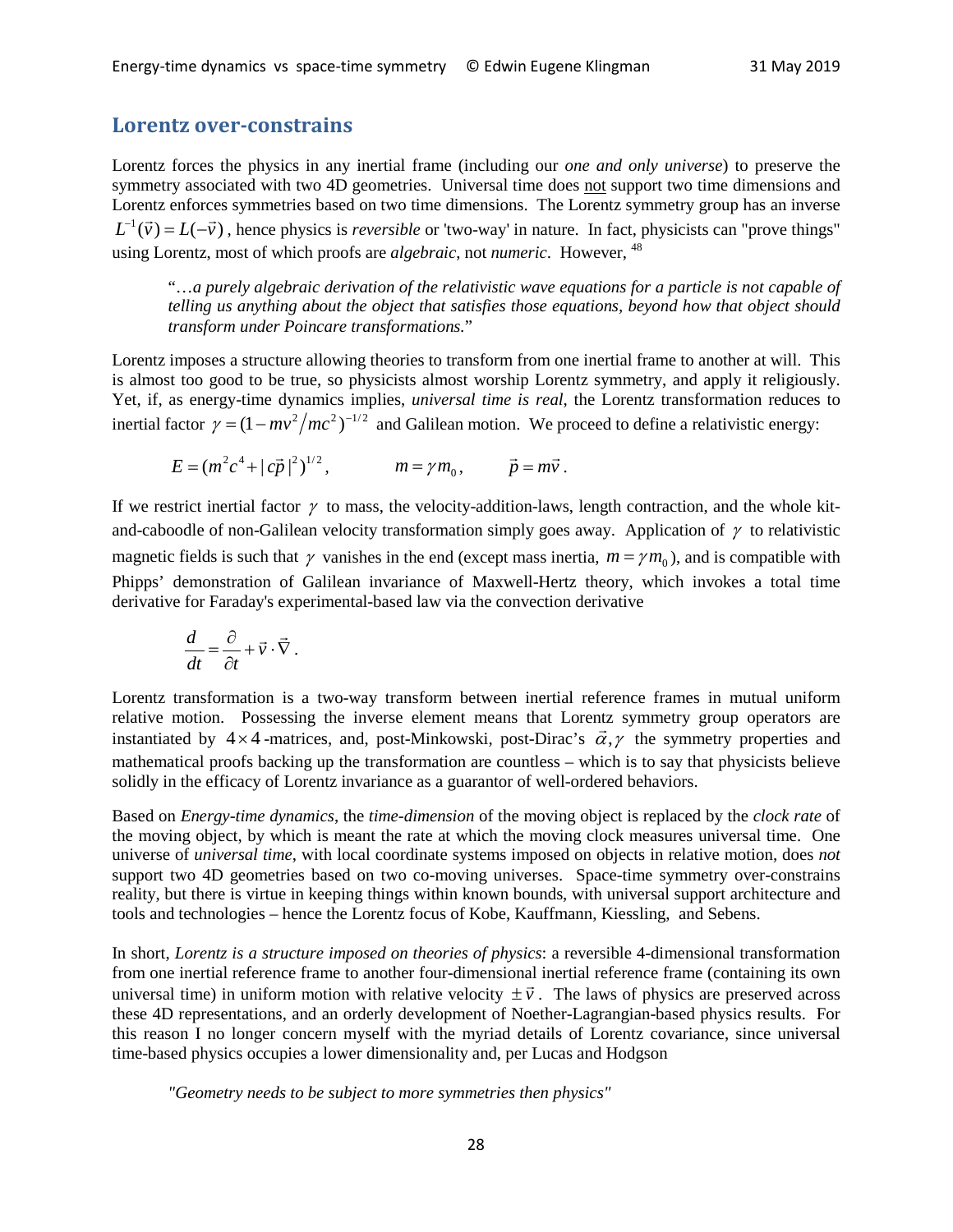# **Summary and conclusions**

In an earlier paper, <sup>3</sup> *Everything's relative, or is it?* we analyzed Einstein's special relativity and explained classic relativity experiments in terms of energy-time dynamics. In this paper, *Energy-time dynamics vs space-time symmetry,* we expressly avoid the Lorentz transformation and accompanying 4D geometries. Having shown that *energy-time theory* successfully explains the classic relativistic experiments, we derived *energy-time*-based theories and compared to *relativity*-based theories.

Our energy-time-derived relativistic-energy-momentum Hamiltonian is used, with Hertz's convective derivative, to derive a quantum relativistic Hamiltonian,  $\hat{H}$ , for comparison to Dirac's Hamiltonian  $\hat{H}_D$ . Then using our quantum Hamiltonian to derive a theory of photons, we derive Maxwell's equations.

Energy-time theory is based on *absolute time and space*. We have dealt with time here; gravity invokes space. As seen in *'Everything's relative*...' the gravitational field acts as the ether in which photons propagate; it restores local absolute space, continuously connected to the absolute space of the universe. As a physical theory in *one time and space*, energy-time physics does not require the symmetries that 4 dimensional geometries  $\{x, y, z, t\}$  and  $\{x', y', z', t'\}$  support, which is to say that *reality is Galilean with inertial dynamics*. The Maxwell-Hertz equations are Galilean invariant, as explained by Phipps.<sup>9</sup>

Although much effort has been toward dismissing the Lorentz transformation with its ridiculous length contraction and multiple time dimensions, non-physical velocity addition laws, and so forth, this structure imposed on theories of physics has consequences for Lorentz-covariant theories, so one hesitates to throw away the scaffolding upon which ornate geometric theories are constructed. The wealth of proven axioms, postulates, principles encompassed by Lorentz covariance has a certain baroque glory; theories derived from Lorentz invariant Lagrangian actions tend to be hardy and well behaved. Belief in the physical reality of the Lorentz structure probably hides the simpler physical reality from sophisticated physicists, who hold fast to Lorentz covariance. Special relativity can be replaced by inertial mass, Galilean motion, and photons propagating in the gravity field. Reality is simpler than Lorentz, but Lorentz is the 'sandbox' in which theories are built; Lorentz covariance is demanded of the action principle used to derive equations of motion.

Did you think that there would be no consequences when we restore absolute time and space? Ironically, while things become simpler and unified, non-intuitive nonsense is strong in many physicists; but some seem to know that it is nonsense, as discussed in several books and articles in the last decade. <sup>6, 22</sup>

It is a Humpty Dumpty problem, whether, after a fall from the grace of *a unified world of absolute time and space*, one can unlearn the split, schizophrenic universe of the "*the relativity of simultaneity*", and come to realize the integrity of what was lost. But it is only a matter of time, as energy-time physics is based on physical reality, while Einsteinian space-time symmetry is based on two 4D geometries.